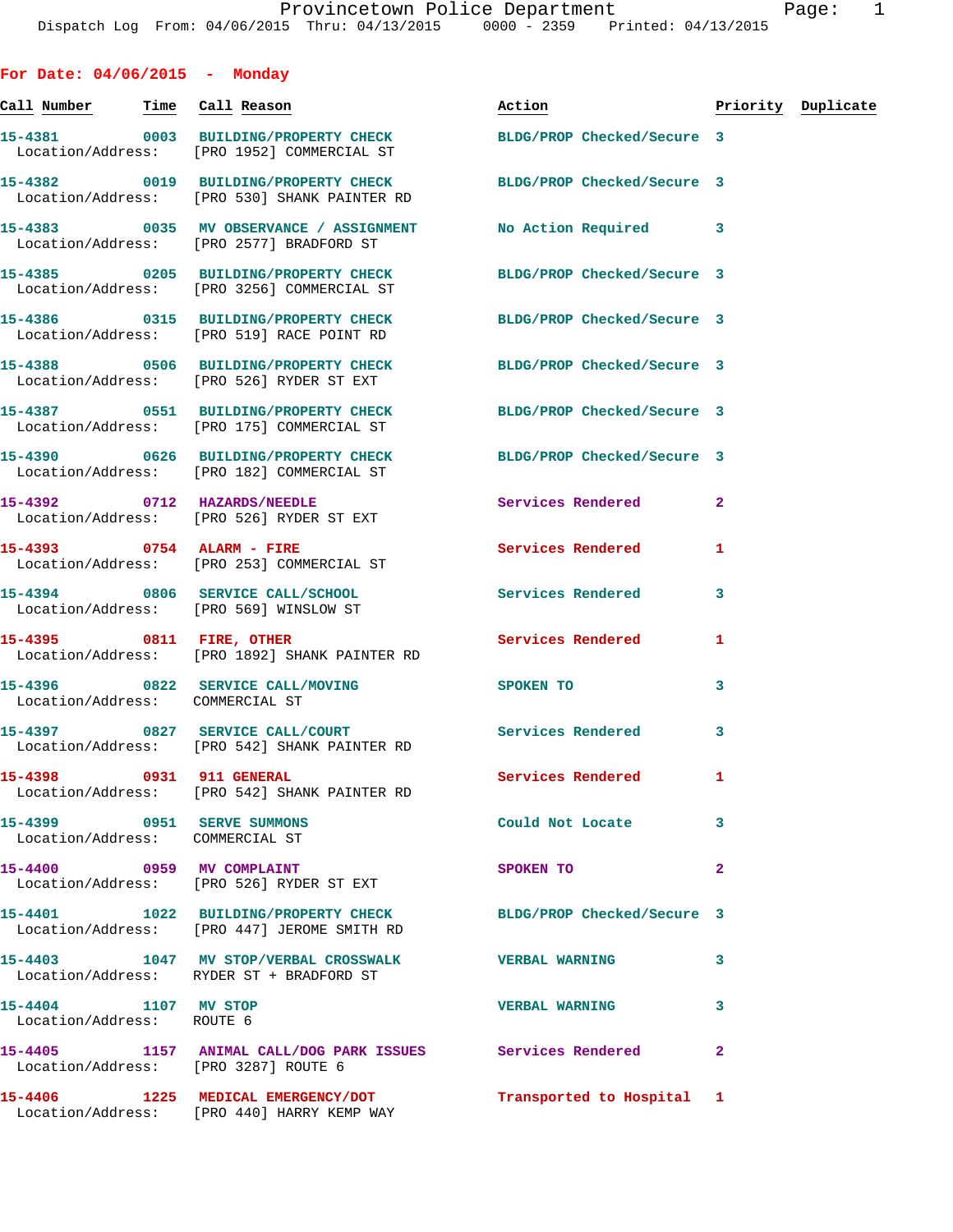|                                      |                                                                                                            | Provincetown Police Department<br>Dispatch Log From: 04/06/2015 Thru: 04/13/2015 0000 - 2359 Printed: 04/13/2015 | Page: 2      |
|--------------------------------------|------------------------------------------------------------------------------------------------------------|------------------------------------------------------------------------------------------------------------------|--------------|
|                                      | Location/Address: [PRO 3296] SHANK PAINTER RD                                                              | 15-4407 1240 MEDICAL EMERGENCY/FALL <b>Transported</b> to Hospital 1                                             |              |
|                                      | Location/Address: [PRO 542] SHANK PAINTER RD                                                               | 15-4408 1259 CHILD EXCHANGE 3 Services Rendered 3                                                                |              |
|                                      | 15-4410 1324 MV DISABLED/TAKING PICTURES Services Rendered<br>Location/Address: BRADFORD ST EXT            | $\mathbf{2}$                                                                                                     |              |
|                                      | 15-4411 1332 MV OBSERVANCE / ASSIGNMENT Services Rendered<br>Location/Address: [PRO 1892] SHANK PAINTER RD | $\overline{\mathbf{3}}$                                                                                          |              |
|                                      | 15-4412 1425 FOUND PHONE/RETURNED<br>Location/Address: [PRO 1952] COMMERCIAL ST                            | Services Rendered 3                                                                                              | $\mathbf{1}$ |
|                                      | 15-4413 1501 SERVE SUMMONS<br>Location/Address: [PRO 105] COMMERCIAL ST                                    | Services Rendered 3                                                                                              |              |
|                                      | Location/Address: [PRO 58] BRADFORD ST                                                                     | 15-4414 1529 MV OBSERVANCE / ASSIGNMENT Services Rendered 3                                                      |              |
|                                      | 15-4415 1557 TRAFFIC CONTROL<br>Location/Address: ANTHONY ST + BRADFORD ST                                 | Services Rendered 3                                                                                              |              |
|                                      | Location/Address: ROUTE 6 + SNAIL RD                                                                       | 15-4416 1600 MV OBSERVANCE / ASSIGNMENT No Action Required 3                                                     |              |
|                                      | 15-4417 1604 LOST WALLET<br>Location/Address: BRADFORD ST + ATLANTIC AVE                                   | Services Rendered 3                                                                                              |              |
|                                      | Location/Address: [PRO 2206] COMMERCIAL ST                                                                 | 15-4418 1613 BUILDING/PROPERTY CHECK BLDG/PROP Checked/Secure 3                                                  |              |
| Location/Address: ROUTE 6 + SNAIL RD | 15-4419 1705 MV STOP                                                                                       | Citation/Warning Issued 3                                                                                        |              |
|                                      | Location/Address: [PRO 444] HIGH POLE HILL                                                                 | 15-4420 1732 BUILDING/PROPERTY CHECK BLDG/PROP Checked/Secure 3                                                  |              |
|                                      | 15-4421 1749 PARK, WALK & TALK<br>Location/Address: [PRO 105] COMMERCIAL ST                                | Services Rendered 2                                                                                              |              |
|                                      | 15-4422 1749 PARK, WALK & TALK<br>Location/Address: [PRO 105] COMMERCIAL ST                                | Services Rendered 2                                                                                              |              |
|                                      | Location/Address: [PRO 2453] COMMERCIAL ST                                                                 | 15-4423 1836 BUILDING/PROPERTY CHECK BY LAW VIOLATION 3                                                          |              |
|                                      | 15-4424 1906 BUILDING/PROPERTY CHECK<br>Location/Address: [PRO 564] BAYBERRY AVE                           | BLDG/PROP Checked/Secure 3                                                                                       |              |
|                                      | 15-4425 1910 LOST MASS LICENSE<br>Location/Address: [PRO 542] SHANK PAINTER RD                             | Services Rendered 3                                                                                              |              |
|                                      | Location/Address: [PRO 2818] CONWELL ST                                                                    | 15-4426 1945 BUILDING/PROPERTY CHECK BLDG/PROP Checked/Secure 3                                                  |              |
|                                      | 15-4427 2027 DISTURBANCE<br>Location/Address: [PRO 927] FRANKLIN ST                                        | Could Not Locate 1                                                                                               |              |
|                                      | Location/Address: [PRO 519] RACE POINT RD                                                                  | 15-4428 2122 BUILDING/PROPERTY CHECK BLDG/PROP Checked/Secure 3                                                  |              |
|                                      | 15-4430 2130 BUILDING/PROPERTY CHECK<br>Location/Address: [PRO 1638] COMMERCIAL ST                         | BLDG/PROP Checked/Secure 3                                                                                       |              |
|                                      | Location/Address: [PRO 2500] COMMERCIAL ST                                                                 | 15-4429 2131 BUILDING/PROPERTY CHECK BLDG/PROP Checked/Secure 3                                                  |              |
|                                      |                                                                                                            | 15-4431 2137 BUILDING/PROPERTY CHECK BLDG/PROP Checked/Secure 3                                                  |              |

Location/Address: [PRO 182] COMMERCIAL ST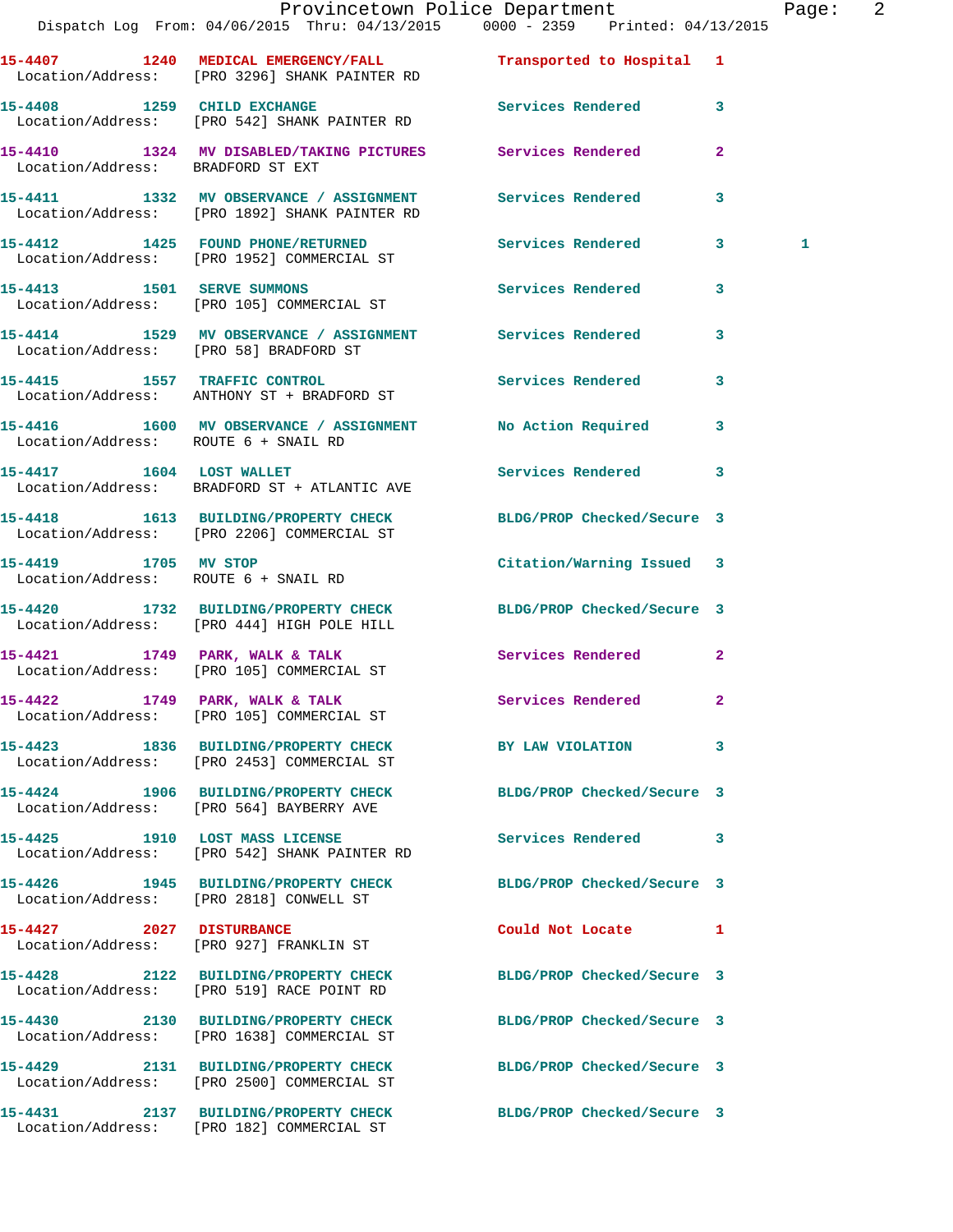|                                  | 15-4432 2141 BUILDING/PROPERTY CHECK BLDG/PROP Checked/Secure 3<br>Location/Address: [PRO 3259] MACMILLAN WHARF |                            |              |    |
|----------------------------------|-----------------------------------------------------------------------------------------------------------------|----------------------------|--------------|----|
| 15-4433 2207 HARASSMENT          | Location/Address: [PRO 395] COMMERCIAL ST                                                                       | Services Rendered          | $\mathbf{2}$ |    |
|                                  | 15-4434 2237 LOBBY TRAFFIC<br>Location/Address: [PRO 542] SHANK PAINTER RD                                      | Services Rendered          | $\mathbf{3}$ | 34 |
|                                  | 15-4435 2322 BUILDING/PROPERTY CHECK<br>Location/Address: [PRO 2483] COMMERCIAL ST                              | Services Rendered 3        |              |    |
|                                  | 15-4436 2331 PARK, WALK & TALK<br>Location/Address: [PRO 105] COMMERCIAL ST                                     | BLDG/PROP Checked/Secure 2 |              |    |
|                                  | 15-4437 2358 BUILDING/PROPERTY CHECK<br>Location/Address: [PRO 519] RACE POINT RD                               | BLDG/PROP Checked/Secure 3 |              |    |
| For Date: $04/07/2015$ - Tuesday |                                                                                                                 |                            |              |    |
|                                  | 15-4439 6026 MV OBSERVANCE / ASSIGNMENT Services Rendered 3<br>Location/Address: [PRO 2489] BRADFORD ST         |                            |              |    |
|                                  | 15-4438 0029 BUILDING/PROPERTY CHECK<br>Location/Address: [PRO 444] HIGH POLE HILL                              | BLDG/PROP Checked/Secure 3 |              |    |
|                                  | 15-4440 0039 BUILDING/PROPERTY CHECK<br>Location/Address: [PRO 530] SHANK PAINTER RD                            | BLDG/PROP Checked/Secure 3 |              |    |
|                                  | Location/Address: [PRO 2577] BRADFORD ST                                                                        |                            |              |    |
|                                  | 15-4442 0137 MV OBSERVANCE / ASSIGNMENT Services Rendered<br>Location/Address: [PRO 3430] COMMERCIAL ST         |                            | 3            |    |
|                                  | 15-4443 0152 BUILDING/PROPERTY CHECK BLDG/PROP Checked/Secure 3<br>Location/Address: [PRO 516] RACE POINT RD    |                            |              |    |
|                                  | 15-4444 0214 BUILDING/PROPERTY CHECK Services Rendered<br>Location/Address: [PRO 2490] PROVINCELANDS RD         |                            | 3            |    |
|                                  | 15-4445 0329 BUILDING/PROPERTY CHECK BLDG/PROP Checked/Secure 3<br>Location/Address: [PRO 182] COMMERCIAL ST    |                            |              |    |
|                                  | 15-4446 0503 BUILDING/PROPERTY CHECK<br>Location/Address: [PRO 521] ROUTE 6                                     | Services Rendered          | 3            |    |
|                                  | 15-4447 0510 BUILDING/PROPERTY CHECK<br>Location/Address: [PRO 2206] COMMERCIAL ST                              | BLDG/PROP Checked/Secure 3 |              |    |
|                                  | 15-4448 0544 COMPLAINT/PUMP RUNNING<br>Location/Address: [PRO 3443] COMMERCIAL ST                               | <b>Services Rendered</b>   | 3            |    |
|                                  | 15-4449 0753 BUILDING/PROPERTY CHECK<br>Location/Address: [PRO 2898] JEROME SMITH RD                            | BLDG/PROP Checked/Secure 3 |              |    |
|                                  | 15-4450 0814 EVALUATION/TRANSPORT<br>Location/Address: [PRO 544] SHANK PAINTER RD                               | Transported to Hospital 1  |              |    |
|                                  | 15-4451 0821 BUILDING/PROPERTY CHECK<br>Location/Address: [PRO 3287] ROUTE 6                                    | Services Rendered          | 3            |    |
|                                  | 15-4452 0821 COURT RUN<br>Location/Address: [PRO 524] COMMERCIAL ST                                             | <b>Services Rendered</b>   | 3            |    |
| 15-4453 0822 AT SCHOOL           | Location/Address: [PRO 569] WINSLOW ST                                                                          | Services Rendered          | 3            |    |
| 15-4454 0832 ROAD ADVISORY       |                                                                                                                 | No Action Required         | 3            |    |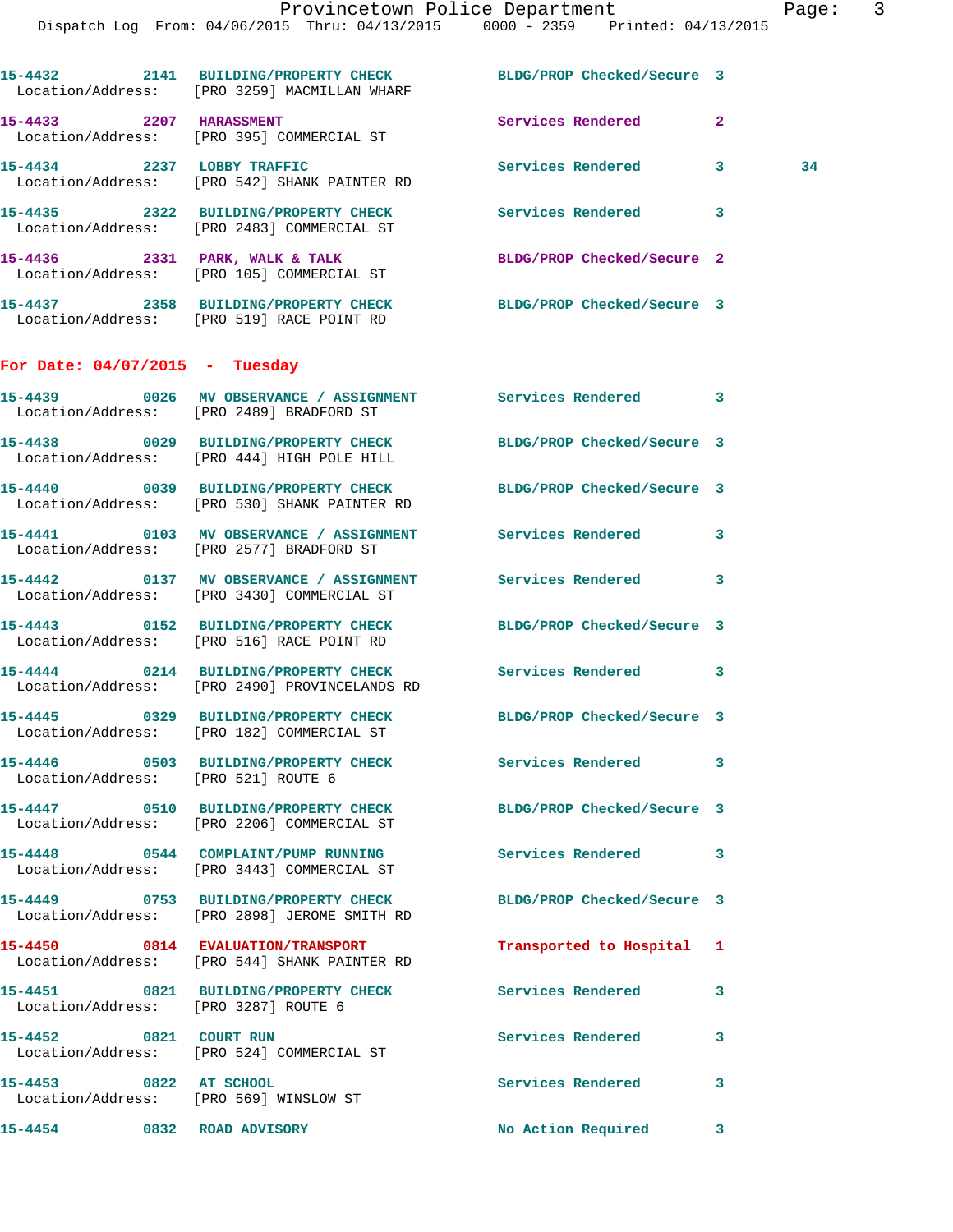|                                                                | Dispatch Log From: 04/06/2015 Thru: 04/13/2015 0000 - 2359 Printed: 04/13/2015                                  | Provincetown Police Department                                                                                                                                                                                                | Page: 4        |  |
|----------------------------------------------------------------|-----------------------------------------------------------------------------------------------------------------|-------------------------------------------------------------------------------------------------------------------------------------------------------------------------------------------------------------------------------|----------------|--|
| Location/Address: [PRO 2513] ROUTE 6                           |                                                                                                                 |                                                                                                                                                                                                                               |                |  |
|                                                                | 15-4457 1019 REQUEST FOR 209A<br>Location/Address: [PRO 542] SHANK PAINTER RD                                   | Unfounded 3                                                                                                                                                                                                                   |                |  |
|                                                                | 15-4458 1025 PET PANTRY<br>Location/Address: [PRO 3296] SHANK PAINTER RD                                        | Services Rendered 3                                                                                                                                                                                                           |                |  |
|                                                                | 15-4459 1103 BUILDING/PROPERTY CHECK BLDG/PROP Checked/Secure 3<br>Location/Address: [PRO 2500] COMMERCIAL ST   |                                                                                                                                                                                                                               |                |  |
|                                                                | 15-4460 1126 BUILDING/PROPERTY CHECK Services Rendered 3<br>Location/Address: [PRO 2483] COMMERCIAL ST          |                                                                                                                                                                                                                               |                |  |
|                                                                | 15-4461 1129 B & E BURGLARY<br>Location/Address: [PRO 3485] JEROME SMITH RD                                     | Services Rendered 2                                                                                                                                                                                                           |                |  |
|                                                                | 15-4463 1159 PARKED MV HIT & RUN Services Rendered 2<br>Location/Address: [PRO 1992] COMMERCIAL ST              |                                                                                                                                                                                                                               |                |  |
|                                                                | 15-4464 1231 PHONE BLOCK REQUEST<br>Location/Address: [PRO 1277] ATKINS LN                                      | SPOKEN TO THE STATE OF THE STATE OF THE STATE OF THE STATE OF THE STATE OF THE STATE OF THE STATE OF THE STATE OF THE STATE OF THE STATE OF THE STATE OF THE STATE OF THE STATE OF THE STATE OF THE STATE OF THE STATE OF THE | 3              |  |
|                                                                | 15-4465 1307 FOUND WALLET/RETURNED Services Rendered 3<br>Location/Address: PRINCE ST + BRADFORD ST             |                                                                                                                                                                                                                               | 1              |  |
|                                                                | 15-4466 1420 BUILDING/PROPERTY CHECK BLDG/PROP Checked/Secure 3<br>Location/Address: [PRO 571] ALDEN ST         |                                                                                                                                                                                                                               |                |  |
|                                                                | 15-4468 1502 PARKING COMPLAINT / GENERAL No Action Required 3<br>Location/Address: [PRO 2512] JEROME SMITH RD   |                                                                                                                                                                                                                               |                |  |
| 15-4467 1516 MV DISABLED<br>Location/Address: PROVINCELANDS RD |                                                                                                                 | Services Rendered 2                                                                                                                                                                                                           |                |  |
| Location/Address: AUNT SUKEYS WAY                              | 15-4469 1532 FOLLOW UP                                                                                          | SPOKEN TO                                                                                                                                                                                                                     | $\overline{2}$ |  |
| Location/Address: [PRO 571] ALDEN ST                           | 15-4470 1617 BUILDING/PROPERTY CHECK BLDG/PROP Checked/Secure 3                                                 |                                                                                                                                                                                                                               |                |  |
|                                                                | 15-4471 1655 BUILDING/PROPERTY CHECK BLDG/PROP Checked/Secure 3<br>Location/Address: [PRO 3259] MACMILLAN WHARF |                                                                                                                                                                                                                               |                |  |
|                                                                | 15-4473 1659 COMPLAINT<br>Location/Address: [PRO 3259] MACMILLAN WHARF                                          | SPOKEN TO                                                                                                                                                                                                                     | 3              |  |
|                                                                | 15-4472 1709 MV OBSERVANCE / ASSIGNMENT Services Rendered 3<br>Location/Address: [PRO 106] COMMERCIAL ST        |                                                                                                                                                                                                                               |                |  |
|                                                                | 15-4474 1801 BUILDING/PROPERTY CHECK<br>Location/Address: [PRO 2206] COMMERCIAL ST                              | BLDG/PROP Checked/Secure 3                                                                                                                                                                                                    |                |  |
|                                                                | 15-4475 1801 BUILDING/PROPERTY CHECK BLDG/PROP Checked/Secure 3<br>Location/Address: [PRO 516] RACE POINT RD    |                                                                                                                                                                                                                               |                |  |
| 15-4476 1834 MV STOP                                           | Location/Address: [PRO 3296] SHANK PAINTER RD                                                                   | <b>VERBAL WARNING</b>                                                                                                                                                                                                         | 3              |  |
| 15-4477 1836 MV STOP                                           | Location/Address: [PRO 2880] COURT ST                                                                           | <b>VERBAL WARNING</b>                                                                                                                                                                                                         | 3              |  |
| Location/Address: [PRO 512] PRINCE ST                          | 15-4478 1904 BUILDING/PROPERTY CHECK BLDG/PROP Checked/Secure 3                                                 |                                                                                                                                                                                                                               |                |  |
| Location/Address: [PRO 3440] ROUTE 6                           | 15-4479 1905 MV OBSERVANCE / ASSIGNMENT Services Rendered 3                                                     |                                                                                                                                                                                                                               |                |  |
|                                                                | 15-4480 1908 BUILDING/PROPERTY CHECK BLDG/PROP Checked/Secure 3<br>Location/Address: [PRO 182] COMMERCIAL ST    |                                                                                                                                                                                                                               |                |  |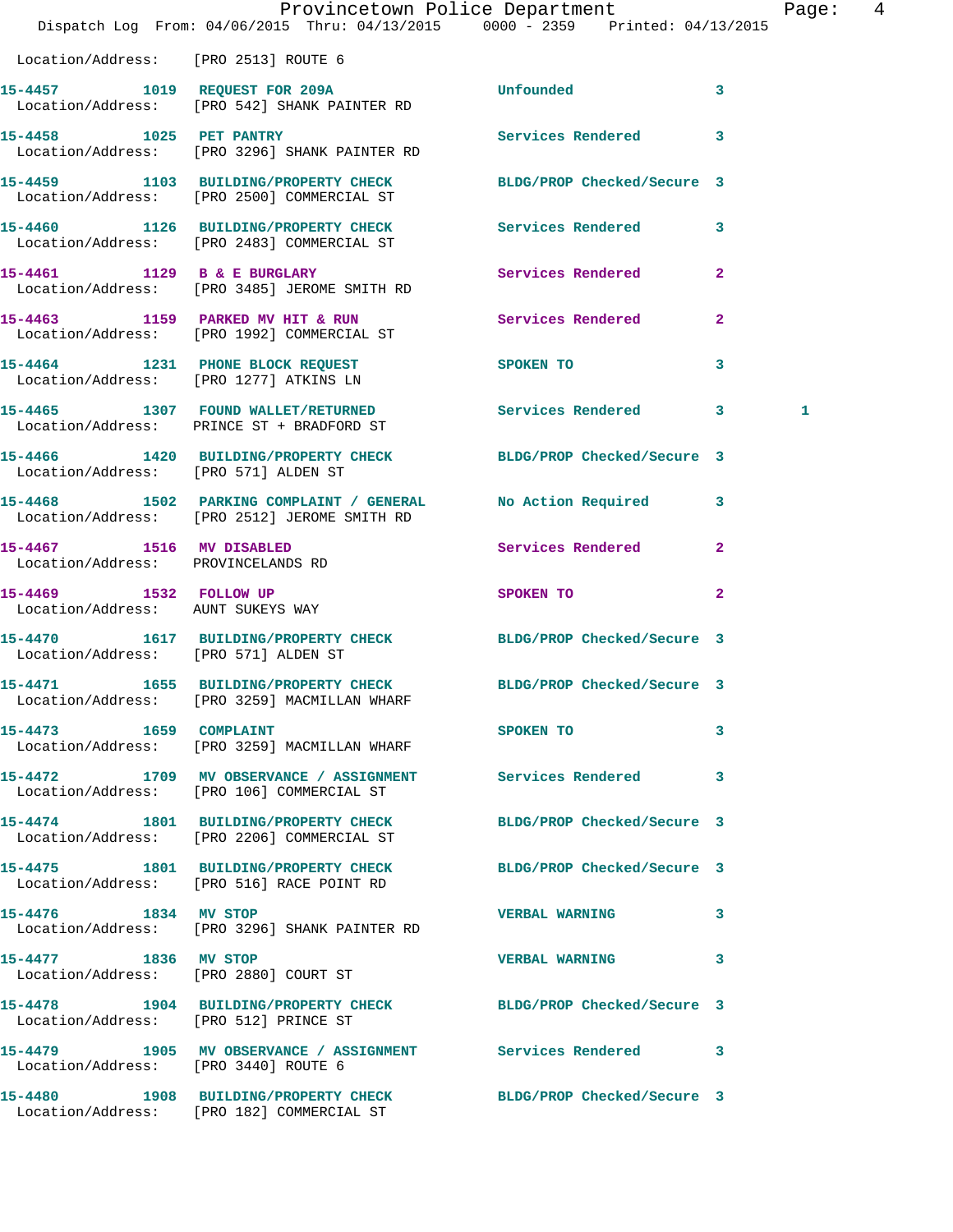## Provincetown Police Department Page: 5 Dispatch Log From: 04/06/2015 Thru: 04/13/2015 0000 - 2359 Printed: 04/13/2015 **15-4482 1927 MV STOP VERBAL WARNING 3**  Location/Address: COURT ST + BRADFORD ST **15-4483 1956 BUILDING/PROPERTY CHECK BLDG/PROP Checked/Secure 3**  Location/Address: [PRO 175] COMMERCIAL ST **15-4484 2025 BUILDING/PROPERTY CHECK BLDG/PROP Checked/Secure 3**  Location/Address: [PRO 519] RACE POINT RD **15-4485 2057 BUILDING/PROPERTY CHECK BLDG/PROP Checked/Secure 3**  Location/Address: [PRO 530] SHANK PAINTER RD **15-4486 2258 LOBBY TRAFFIC Services Rendered 3 31**  Location/Address: [PRO 542] SHANK PAINTER RD **15-4487 2314 BUILDING/PROPERTY CHECK Services Rendered 3**  Location/Address: [PRO 2206] COMMERCIAL ST **15-4488 2328 BUILDING/PROPERTY CHECK BLDG/PROP Checked/Secure 3**  Location/Address: [PRO 440] HARRY KEMP WAY **15-4489 2340 BUILDING/PROPERTY CHECK BLDG/PROP Checked/Secure 3**  Location/Address: [PRO 530] SHANK PAINTER RD **15-4490 2341 BUILDING/PROPERTY CHECK Services Rendered 3**  Location/Address: [PRO 1178] PLEASANT ST **15-4491 2347 MV OBSERVANCE / ASSIGNMENT No Action Required 3**  Location/Address: [PRO 2898] JEROME SMITH RD **For Date: 04/08/2015 - Wednesday 15-4492 0000 BUILDING/PROPERTY CHECK BLDG/PROP Checked/Secure 3**  Location/Address: [PRO 1780] JOHNSON ST **15-4493 0005 MV OBSERVANCE / ASSIGNMENT Services Rendered 3**  Location/Address: HOWLAND ST + BRADFORD ST **15-4495 0015 BUILDING/PROPERTY CHECK BLDG/PROP Checked/Secure 3**  Location/Address: [PRO 2977] COMMERCIAL ST **15-4496 0025 BUILDING/PROPERTY CHECK BLDG/PROP Checked/Secure 3**  [PRO 175] COMMERCIAL ST **15-4497 0029 MV STOP VERBAL WARNING 3**  Location/Address: [PRO 3688] BRADFORD ST **15-4498 0113 BUILDING/PROPERTY CHECK BLDG/PROP Checked/Secure 3**  Location/Address: [PRO 537] SHANK PAINTER RD **15-4499 0119 MV OBSERVANCE / ASSIGNMENT No Action Required 3**  Location/Address: [PRO 2818] CONWELL ST **15-4501 0210 BUILDING/PROPERTY CHECK BLDG/PROP Checked/Secure 3**  Location/Address: [PRO 182] COMMERCIAL ST

Location/Address: [PRO 433] RYDER ST EXT

Location/Address: [PRO 3259] MACMILLAN WHARF

Location/Address: [PRO 1638] COMMERCIAL ST

Location/Address: COMMERCIAL ST + SNAIL RD

**15-4506 0550 BUILDING/PROPERTY CHECK BLDG/PROP Checked/Secure 3**  Location/Address: [PRO 3256] COMMERCIAL ST

**15-4502 0253 BUILDING/PROPERTY CHECK BLDG/PROP Checked/Secure 3 15-4503 0309 FOLLOW UP Services Rendered 2** 

**15-4504 0527 BUILDING/PROPERTY CHECK BLDG/PROP Checked/Secure 3** 

**15-4505 0539 MV OBSERVANCE / ASSIGNMENT Services Rendered 3**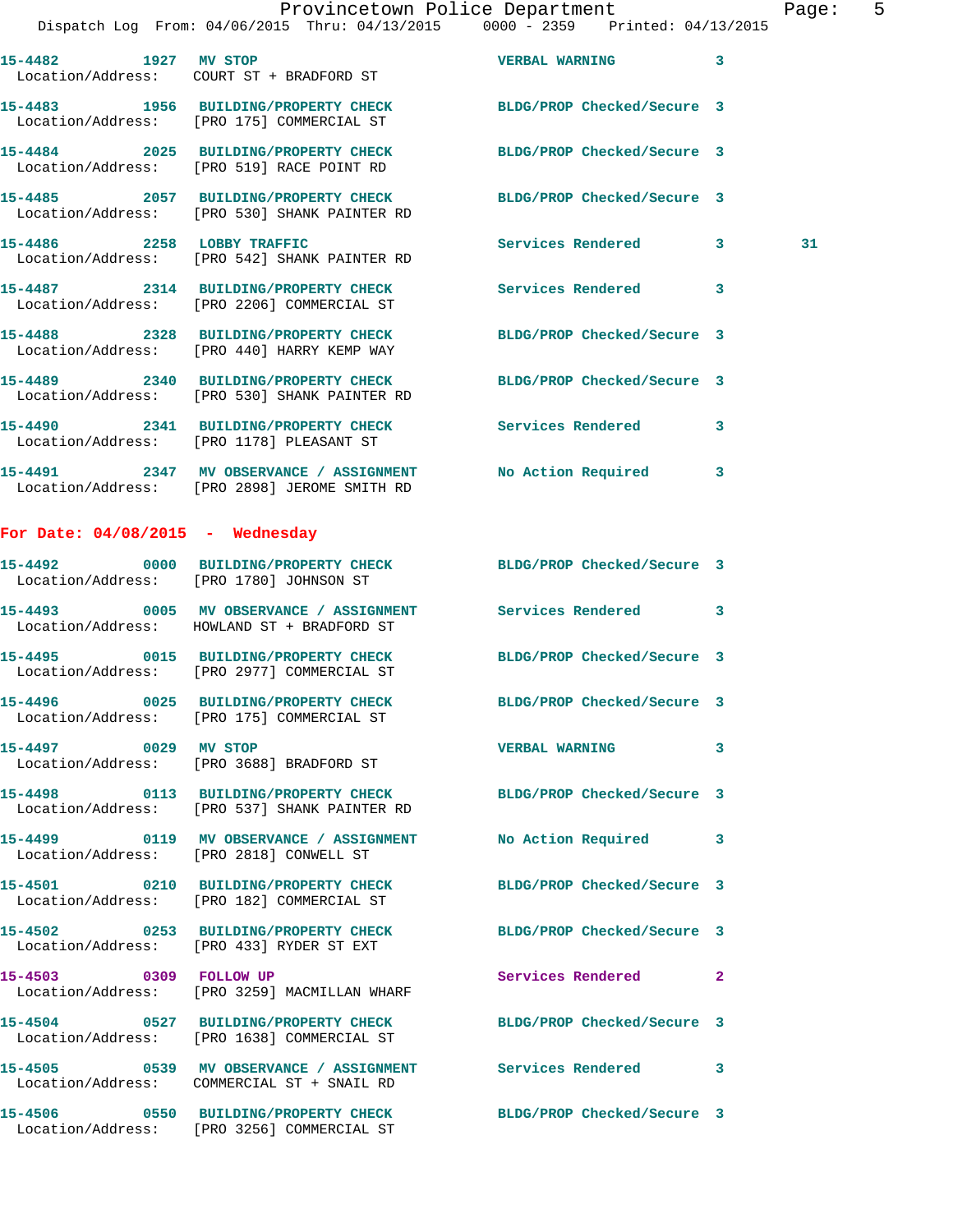|                                        | 15-4507 0557 PARK, WALK & TALK Services Rendered<br>Location/Address: [PRO 516] RACE POINT RD                 |                            | $\overline{2}$ |   |
|----------------------------------------|---------------------------------------------------------------------------------------------------------------|----------------------------|----------------|---|
|                                        | 15-4508 0604 BUILDING/PROPERTY CHECK BLDG/PROP Checked/Secure 3<br>Location/Address: [PRO 525] COMMERCIAL ST  |                            |                |   |
| 15-4509 0613 FOLLOW UP                 | Location/Address: [PRO 3670] SHANK PAINTER RD                                                                 | Services Rendered          | $\mathbf{2}$   |   |
|                                        | 15-4510 0808 BUILDING/PROPERTY CHECK BLDG/PROP Checked/Secure 3<br>Location/Address: [PRO 1638] COMMERCIAL ST |                            |                |   |
| 15-4511 0816 AT SCHOOL                 | Location/Address: [PRO 569] WINSLOW ST                                                                        | Services Rendered          | 3              |   |
| Location/Address: [PRO 569] WINSLOW ST | 15-4512 0853 ASSIST AGENCY / MUTUAL AID Services Rendered                                                     |                            | 3              |   |
| 15-4513 0913 VERBAL SPEED              | Location/Address: [PRO 2479] ROUTE 6                                                                          | <b>VERBAL WARNING</b>      | 3              |   |
|                                        | 15-4514 0934 BUILDING/PROPERTY CHECK BLDG/PROP Checked/Secure 3<br>Location/Address: [PRO 3317] CEMETERY RD   |                            |                | 1 |
|                                        | 15-4515 0935 ILLEGAL DUMPING<br>Location/Address: [PRO 369] COMMERCIAL ST                                     | SPOKEN TO                  | 3              |   |
| 15-4516 0939 911 MISDIAL               | Location/Address: [PRO 515] RACE POINT RD                                                                     | Taken/Referred to Other 1  |                |   |
|                                        | 15-4517 0944 POST-OP/TRANSPORT<br>Location/Address: [PRO 440] HARRY KEMP WAY                                  | Transported to Hospital    | 1              |   |
| Location/Address: [PRO 3440] ROUTE 6   | 15-4519 1020 MV OBSERVANCE / ASSIGNMENT Services Rendered                                                     |                            | 3              |   |
| 15-4520 1040 ANIMAL CALL               | Location/Address: [PRO 30] BRADFORD ST                                                                        | Services Rendered          | $\mathbf{2}$   |   |
| 15-4521 1101 LANDLORD/TENANT           | Location/Address: [PRO 1269] ALDEN ST                                                                         | SPOKEN TO                  | $\mathbf{2}$   |   |
|                                        | 15-4522 1144 FOLLOW UP/KEEP THE PEACE Services Rendered<br>Location/Address: [PRO 3485] JEROME SMITH RD       |                            | $\overline{2}$ |   |
|                                        | 15-4524 1302 UNAUTHORIZED USE<br>Location/Address: [PRO 3227] OLD ANN PAGE WAY                                | Could Not Locate           |                |   |
| 15-4525 1340 PHONE SCAM                | Location/Address: [PRO 658] MOZART AVE                                                                        | SPOKEN TO                  | $\mathbf{2}$   |   |
|                                        | 15-4526 1402 BUILDING/PROPERTY CHECK BLDG/PROP Checked/Secure 3<br>Location/Address: [PRO 2500] COMMERCIAL ST |                            |                |   |
|                                        | 15-4527 1403 PARK, WALK & TALK<br>Location/Address: [PRO 285] COMMERCIAL ST                                   | Services Rendered          | $\mathbf{2}$   |   |
|                                        | 15-4528 1551 ASSIST CITIZEN-FINGER PRINTS Services Rendered<br>Location/Address: [PRO 542] SHANK PAINTER RD   |                            | 3              |   |
|                                        | 15-4529 1626 BUILDING/PROPERTY CHECK<br>Location/Address: [PRO 1638] COMMERCIAL ST                            | BLDG/PROP Checked/Secure 3 |                |   |
| 15-4530 1717 ASSIST CITIZEN            | Location/Address: [PRO 3485] JEROME SMITH RD                                                                  | Services Rendered          | 3              |   |
|                                        | 15-4531 1805 BUILDING/PROPERTY CHECK<br>Location/Address: [PRO 444] HIGH POLE HILL                            | BLDG/PROP Checked/Secure 3 |                |   |
|                                        |                                                                                                               |                            |                |   |

**15-4532 1830 MV OBSERVANCE / ASSIGNMENT No Action Required 3**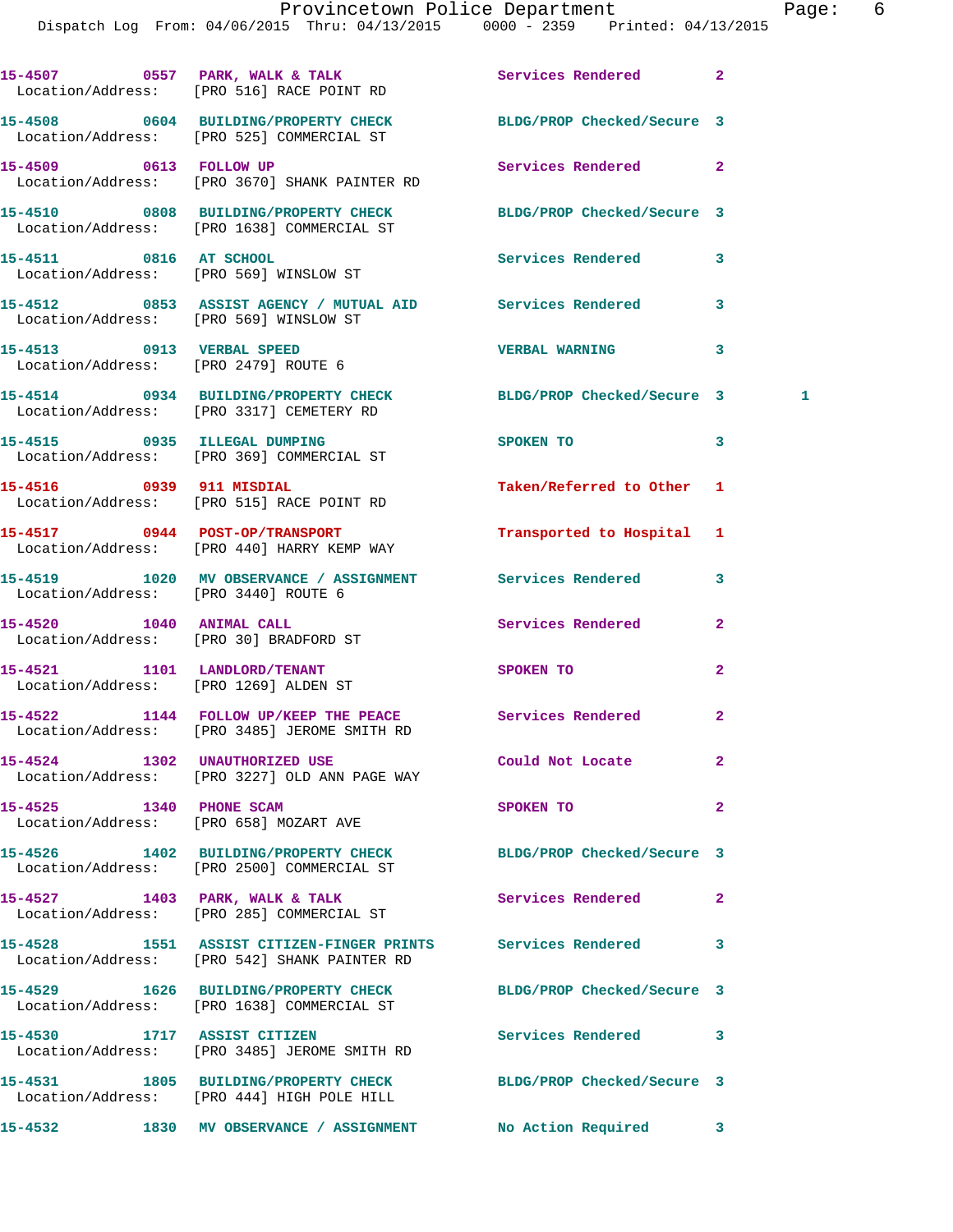|                                                                 | Provincetown Police Department<br>Dispatch Log From: 04/06/2015 Thru: 04/13/2015 0000 - 2359 Printed: 04/13/2015 |                            |              | 7<br>Page: |
|-----------------------------------------------------------------|------------------------------------------------------------------------------------------------------------------|----------------------------|--------------|------------|
| Location/Address: HIGH POLE HILL                                |                                                                                                                  |                            |              |            |
|                                                                 | 15-4533 1900 BUILDING/PROPERTY CHECK BLDG/PROP Checked/Secure 3<br>Location/Address: [PRO 175] COMMERCIAL ST     |                            |              |            |
|                                                                 | 15-4534 1900 ASSIST AGENCY / E.S.P. Services Rendered 3<br>Location/Address: [PRO 542] SHANK PAINTER RD          |                            |              |            |
| 15-4535 1921 MV STOP                                            | Location/Address: [PRO 3296] SHANK PAINTER RD                                                                    | VERBAL WARNING 3           |              |            |
|                                                                 | 15-4536 1939 BUILDING/PROPERTY CHECK BLDG/PROP Checked/Secure 3<br>Location/Address: [PRO 2898] JEROME SMITH RD  |                            |              |            |
| Location/Address: SHANK PAINTER RD                              | 15-4537 2000 MV OBSERVANCE / ASSIGNMENT No Action Required 3                                                     |                            |              |            |
| Location/Address: [OT] MERIDIAN AVE                             | 15-4539 2049 ASSIST AGENCY / SOUTH BEACH, FL Taken/Referred to Other 3                                           |                            |              |            |
|                                                                 | 15-4538 2057 MV OBSERVANCE / ASSIGNMENT<br>Location/Address: [PRO 3818] SHANK PAINTER RD                         | No Action Required 3       |              |            |
|                                                                 | 15-4540 2118 BUILDING/PROPERTY CHECK BLDG/PROP Checked/Secure 3<br>Location/Address: [PRO 182] COMMERCIAL ST     |                            |              |            |
|                                                                 | 15-4541 2133 ASSIST AGENCY / BARNSTABLE PD Could Not Locate 3<br>Location/Address: [PRO 3650] BRADFORD ST        |                            |              |            |
|                                                                 | 15-4542 2148 BUILDING/PROPERTY CHECK BLDG/PROP Checked/Secure 3<br>Location/Address: [PRO 519] RACE POINT RD     |                            |              |            |
|                                                                 | 15-4543 2251 LOBBY TRAFFIC<br>Location/Address: [PRO 542] SHANK PAINTER RD                                       | Services Rendered 3        |              | 31         |
|                                                                 | 15-4544 2309 BUILDING/PROPERTY CHECK Services Rendered<br>Location/Address: [PRO 2483] COMMERCIAL ST             |                            | $\mathbf{3}$ |            |
|                                                                 | 15-4545 2316 FOLLOW UP<br>Location/Address: [PRO 106] COMMERCIAL ST                                              | Services Rendered 2        |              |            |
|                                                                 | Location/Address: [PRO 530] SHANK PAINTER RD                                                                     |                            |              |            |
|                                                                 | 15-4548 2350 MV OBSERVANCE / ASSIGNMENT Services Rendered 3<br>Location/Address: BRADFORD ST + HOWLAND ST        |                            |              |            |
| For Date: $04/09/2015$ - Thursday                               |                                                                                                                  |                            |              |            |
| 15-4549 0018 FOLLOW UP<br>Location/Address: BRADFORD ST         |                                                                                                                  | Could Not Locate 2         |              |            |
|                                                                 | 15-4551 0131 BUILDING/PROPERTY CHECK BLDG/PROP Checked/Secure 3<br>Location/Address: [PRO 3609] COMMERCIAL ST    |                            |              |            |
| 15-4552 0146 FOLLOW UP<br>Location/Address: [PRO 1590] PEARL ST |                                                                                                                  | Could Not Locate           | $\mathbf{2}$ |            |
|                                                                 | 15-4553 0243 BUILDING/PROPERTY CHECK BLDG/PROP Checked/Secure 3<br>Location/Address: [PRO 306] COMMERCIAL ST     |                            |              |            |
| 15-4554 0430 FOLLOW UP<br>Location/Address: PEARL ST            |                                                                                                                  | Could Not Locate           | 2            |            |
|                                                                 | 15-4555 0455 BUILDING/PROPERTY CHECK BLDG/PROP Checked/Secure 3<br>Location/Address: [PRO 1646] WINSLOW ST       |                            |              |            |
|                                                                 | 15-4556 0556 911 GENERAL/TTY TEST<br>Location/Address: [PRO 542] SHANK PAINTER RD                                | <b>Services Rendered</b> 1 |              |            |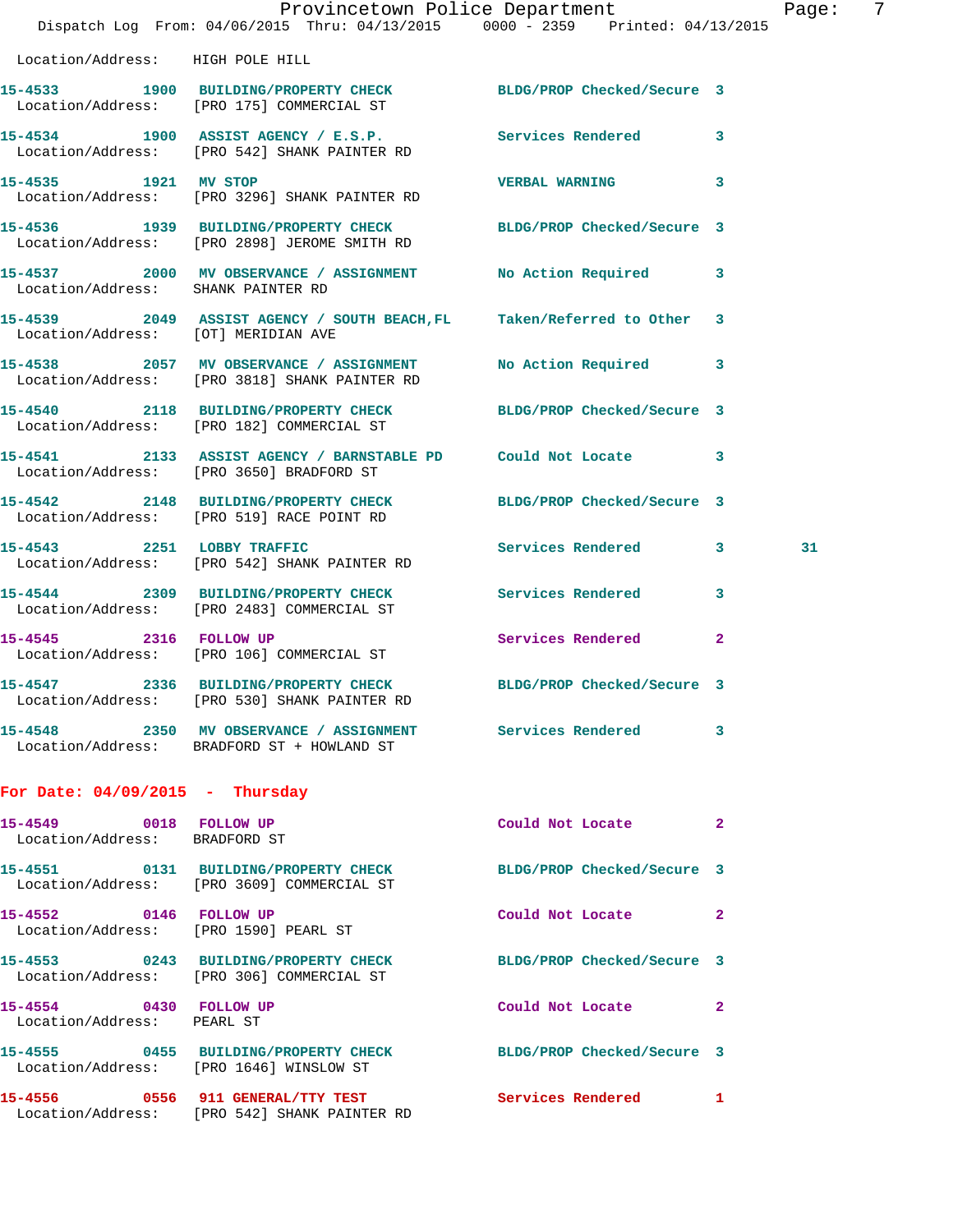## Provincetown Police Department Page: 8 Dispatch Log From: 04/06/2015 Thru: 04/13/2015 0000 - 2359 Printed: 04/13/2015

**15-4557 0620 MEDICAL EMERGENCY PATIENT REFUSAL 1**  Location/Address: [PRO 2144] CONWELL ST **15-4558 0644 FOLLOW UP Services Rendered 2**  Location/Address: [PRO 3670] SHANK PAINTER RD **15-4559 0807 BUILDING/PROPERTY CHECK BLDG/PROP Checked/Secure 3**  Location/Address: [PRO 3259] MACMILLAN WHARF **15-4560 0819 PARK, WALK & TALK Services Rendered 2**  Location/Address: [PRO 569] WINSLOW ST **15-4561 0852 ANIMAL CALL Services Rendered 2**  Location/Address: [PRO 3485] JEROME SMITH RD **15-4562 0937 BUILDING/PROPERTY CHECK BLDG/PROP Checked/Secure 3**  Location/Address: [PRO 3317] CEMETERY RD **15-4563 0937 BUILDING/PROPERTY CHECK BLDG/PROP Checked/Secure 3**  Location/Address: [PRO 3318] CEMETERY RD **15-4564 0942 FOLLOW UP Services Rendered 2**  Location/Address: [PRO 2368] SHANK PAINTER RD 15-4565 0956 COMPLAINT **Services Rendered** 3 Location/Address: JEROME SMITH RD **15-4566 1009 MEDICAL EMERGENCY 1 PATIENT REFUSAL 1**  Location/Address: [PRO 395] COMMERCIAL ST 15-4568 1041 ANIMAL CALL **Services Rendered** 2 Location/Address: [PRO 1198] BRADFORD ST **15-4569 1125 MV OBSERVANCE / ASSIGNMENT Services Rendered 3**  Location: ROUTE 6 O/B **15-4570 1128 MV STOP VERBAL WARNING 3**  Location/Address: [PRO 521] ROUTE 6 **15-4571 1207 PET PANTRY Services Rendered 2**  Location/Address: [PRO 3296] SHANK PAINTER RD **15-4572 1252 LOST DOG/FOUND Services Rendered 2**  Location/Address: [PRO 2094] CONWELL ST **15-4573 1324 ANIMAL CALL Services Rendered 2**  Location/Address: [PRO 2368] SHANK PAINTER RD **15-4574 1350 BUILDING/PROPERTY CHECK BLDG/PROP Checked/Secure 3**  Location/Address: BRADFORD ST **15-4575 1358 ANIMAL CALL Services Rendered 2**  Location/Address: [PRO 3485] JEROME SMITH RD **15-4576 1526 MV OBSERVANCE / ASSIGNMENT No Action Required 3**  Location/Address: [PRO 1520] BRADFORD ST **15-4577 1555 BUILDING/PROPERTY CHECK BLDG/PROP Checked/Secure 3**  Location/Address: [PRO 512] PRINCE ST **15-4578 1640 MV ACCIDENT Services Rendered 1**  Location/Address: [PRO 411] CONWELL ST **15-4581 1659 COMPLAINT-IRS SCAM SPOKEN TO 3**  Location/Address: [PRO 542] SHANK PAINTER RD **15-4582 1711 ASSIST CITIZEN Services Rendered 3**  Location/Address: [PRO 3485] JEROME SMITH RD **15-4583 1740 MV OBSERVANCE / ASSIGNMENT No Action Required 3** 

Location/Address: SHANK PAINTER RD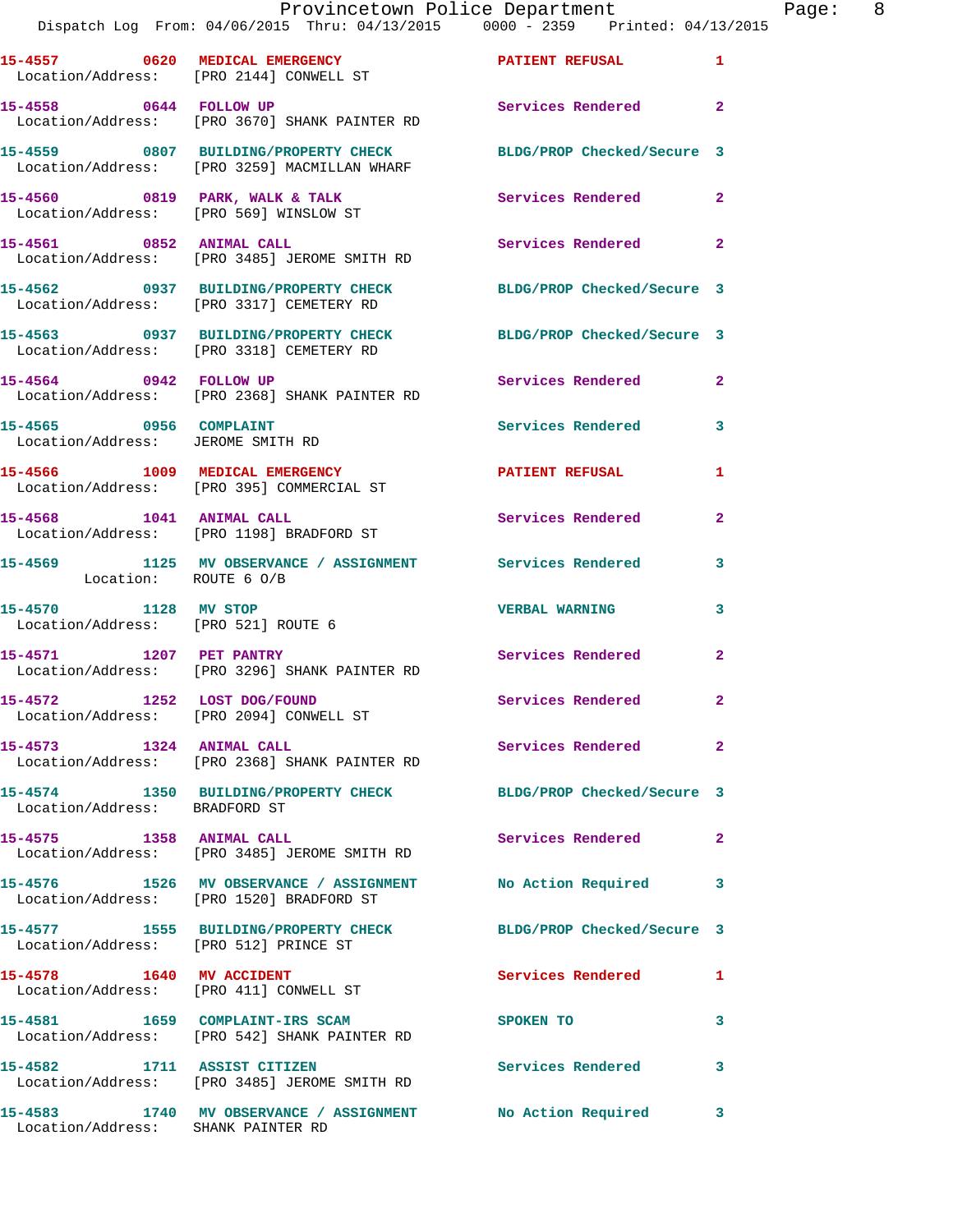| Location/Address: [PRO 3287] ROUTE 6 | 15-4584 1925 BUILDING/PROPERTY CHECK BLDG/PROP Checked/Secure 3                                              |                            |              |
|--------------------------------------|--------------------------------------------------------------------------------------------------------------|----------------------------|--------------|
|                                      | 15-4585 1950 BUILDING/PROPERTY CHECK BLDG/PROP Checked/Secure 3<br>Location/Address: [PRO 175] COMMERCIAL ST |                            |              |
|                                      | 15-4586 1957 MV OBSERVANCE / ASSIGNMENT No Action Required 3<br>Location/Address: [PRO 2187] BRADFORD ST     |                            |              |
|                                      | 15-4587 2026 BUILDING/PROPERTY CHECK BLDG/PROP Checked/Secure 3<br>Location/Address: [PRO 182] COMMERCIAL ST |                            |              |
|                                      | 15-4588 2033 ASSIST CITIZEN-FINGER PRINTS Services Rendered<br>Location/Address: [PRO 542] SHANK PAINTER RD  |                            | 3            |
| Location/Address: SHANK PAINTER RD   | 15-4589 2101 MV OBSERVANCE / ASSIGNMENT No Action Required                                                   |                            | 3            |
|                                      | 15-4590 2136 BUILDING/PROPERTY CHECK<br>Location/Address: [PRO 519] RACE POINT RD                            | BLDG/PROP Checked/Secure 3 |              |
|                                      | 15-4591 2304 LOBBY TRAFFIC<br>Location/Address: [PRO 542] SHANK PAINTER RD                                   | Services Rendered 3        | 18           |
|                                      | 15-4592 2340 BUILDING/PROPERTY CHECK<br>Location/Address: [PRO 3430] COMMERCIAL ST                           | BLDG/PROP Checked/Secure 3 |              |
|                                      | 15-4594 2340 BUILDING/PROPERTY CHECK BLDG/PROP Checked/Secure 3<br>Location/Address: [PRO 519] RACE POINT RD |                            |              |
|                                      | 15-4593 2345 BUILDING/PROPERTY CHECK Services Rendered 3<br>Location/Address: [PRO 2977] COMMERCIAL ST       |                            |              |
|                                      | 15-4595 2346 ANNOYING PHONE CALLS<br>Location/Address: [PRO 395] COMMERCIAL ST                               | <b>SPOKEN TO</b>           | 3            |
| For Date: $04/10/2015$ - Friday      |                                                                                                              |                            |              |
|                                      | 15-4596 0017 ALARM - FIRE<br>Location/Address: [PRO 3443] COMMERCIAL ST                                      | False Alarm                | 1            |
|                                      | 15-4597 0026 BUILDING/PROPERTY CHECK<br>Location/Address: [PRO 3295] MAYFLOWER ST                            | BLDG/PROP Checked/Secure 3 |              |
|                                      | 15-4598 0034 BUILDING/PROPERTY CHECK<br>Location/Address: [PRO 444] HIGH POLE HILL                           | BLDG/PROP Checked/Secure 3 |              |
|                                      | 15-4599 0044 MV OBSERVANCE / ASSIGNMENT Services Rendered<br>Location/Address: BRADFORD ST + RYDER ST        |                            | 3            |
|                                      | 15-4600 0056 DISTURBANCE<br>Location/Address: [PRO 3443] COMMERCIAL ST                                       | Services Rendered          | 1            |
|                                      | 15-4601 0115 MV OBSERVANCE / ASSIGNMENT No Action Required<br>Location/Address: HOWLAND ST + BRADFORD ST     |                            | 3            |
|                                      | 15-4602 0117 PARK, WALK & TALK<br>Location/Address: [PRO 105] COMMERCIAL ST                                  | Services Rendered          | $\mathbf{2}$ |
|                                      | 15-4603  0123 MV OBSERVANCE / ASSIGNMENT Services Rendered<br>Location/Address: RYDER ST + BRADFORD ST       |                            | 3            |
|                                      | 15-4604 0126 VERIZON WORK<br>Location/Address: [PRO 542] SHANK PAINTER RD                                    | <b>Services Rendered</b>   | 1            |
|                                      | 15-4605 0154 BUILDING/PROPERTY CHECK BLDG/PROP Checked/Secure 3<br>Location/Address: [PRO 105] COMMERCIAL ST |                            |              |

**15-4606 0208 BUILDING/PROPERTY CHECK BLDG/PROP Checked/Secure 3**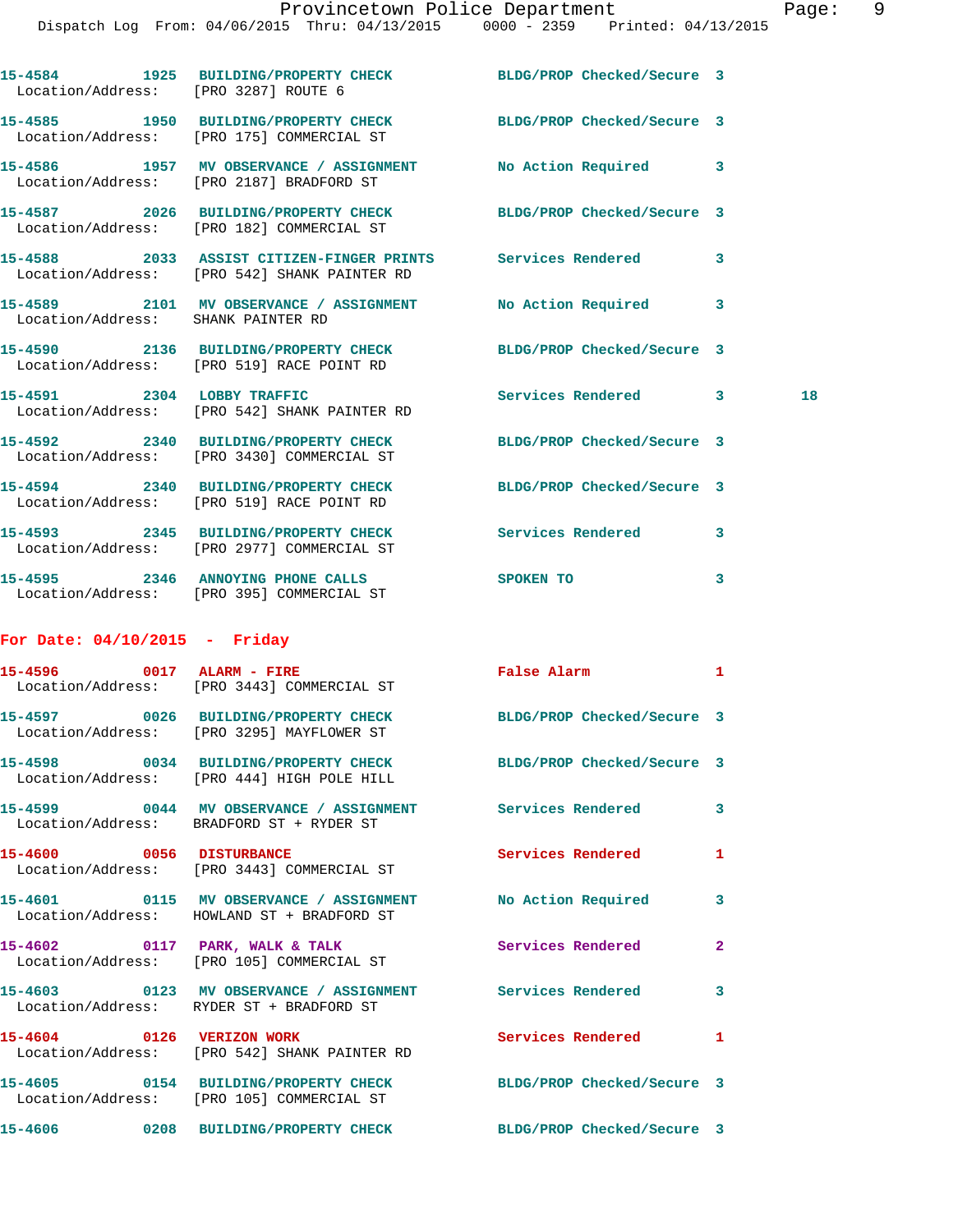|                                                    | Dispatch Log From: 04/06/2015 Thru: 04/13/2015 0000 - 2359 Printed: 04/13/2015                                | Provincetown Police Department Page: 10 |              |   |  |
|----------------------------------------------------|---------------------------------------------------------------------------------------------------------------|-----------------------------------------|--------------|---|--|
|                                                    | Location/Address: [PRO 306] COMMERCIAL ST                                                                     |                                         |              |   |  |
|                                                    | 15-4607 0222 BUILDING/PROPERTY CHECK BLDG/PROP Checked/Secure 3<br>Location/Address: [PRO 440] HARRY KEMP WAY |                                         |              |   |  |
|                                                    | 15-4608 0500 BUILDING/PROPERTY CHECK BLDG/PROP Checked/Secure 3<br>Location/Address: [PRO 2206] COMMERCIAL ST |                                         |              |   |  |
|                                                    | 15-4609 0524 BUILDING/PROPERTY CHECK<br>Location/Address: [PRO 1778] SHANK PAINTER RD                         | BLDG/PROP Checked/Secure 3              |              |   |  |
|                                                    | 15-4610 0527 LOST DEBIT CARD<br>Location/Address: [PRO 539] SHANK PAINTER RD                                  | Services Rendered 3                     |              |   |  |
|                                                    | 15-4611 0538 BUILDING/PROPERTY CHECK<br>Location/Address: [PRO 444] HIGH POLE HILL                            | BLDG/PROP Checked/Secure 3              |              |   |  |
|                                                    | 15-4612 0545 PARK, WALK & TALK<br>Location/Address: [PRO 516] RACE POINT RD                                   | <b>Services Rendered</b> 2              |              |   |  |
| 15-4613 0614 MV STOP                               | Location/Address: [PRO 2513] ROUTE 6                                                                          | <b>VERBAL WARNING</b>                   | $\mathbf{3}$ |   |  |
|                                                    | 15-4615 0904 KEEP THE PEACE<br>Location/Address: [PRO 916] FISHBURN CT                                        | <b>GONE ON ARRIVAL</b>                  | $\mathbf{2}$ |   |  |
|                                                    | 15-4616 0921 PARKING COMPLAINT / GENERAL Services Rendered 3<br>Location/Address: COMMERCIAL ST + CENTER ST   |                                         |              |   |  |
| Location/Address: [PRO 571] ALDEN ST               | 15-4617 0929 BUILDING/PROPERTY CHECK                                                                          | BLDG/PROP Checked/Secure 3              |              |   |  |
|                                                    | 15-4618 0936 ESCORT/TRANSPORT<br>Location/Address: [PRO 1645] HARRY KEMP WAY                                  | Services Rendered 3                     |              |   |  |
| 15-4619 0958 MV STOP<br>Location/Address: RYDER ST |                                                                                                               | <b>VERBAL WARNING</b>                   | 3            |   |  |
|                                                    | 15-4620 1015 ASSIST CITIZEN<br>Location/Address: [PRO 542] SHANK PAINTER RD                                   | Could Not Locate 3                      |              | 1 |  |
|                                                    | 15-4621 1023 DOG CARE ASSIST<br>Location/Address: [PRO 3485] JEROME SMITH RD                                  | Services Rendered                       | $\mathbf{2}$ |   |  |
|                                                    | 15-4622 1052 BUILDING/PROPERTY CHECK BLDG/PROP Checked/Secure 3<br>Location/Address: [PRO 526] RYDER ST EXT   |                                         |              |   |  |
|                                                    | 15-4623 1054 PARK, WALK & TALK<br>Location/Address: [PRO 488] MAYFLOWER ST                                    | Services Rendered 2                     |              |   |  |
|                                                    | 15-4624 1125 ASSIST AGENCY / MUTUAL AID Services Rendered 3<br>Location/Address: [PRO 1424] PRINCE ST         |                                         |              |   |  |
|                                                    | 15-4625 1152 PARKING COMPLAINT / GENERAL Services Rendered 3<br>Location/Address: HARRY KEMP WAY + CONWELL ST |                                         |              |   |  |
|                                                    | 15-4626 1213 MEDICAL EMERGENCY<br>Location/Address: OLD ANN PAGE WAY                                          | Transported to Hospital 1               |              |   |  |
|                                                    | 15-4627 1225 TRAFFIC CONTROL<br>Location/Address: [PRO 3742] COMMERCIAL ST                                    | Services Rendered 3                     |              |   |  |
|                                                    | 15-4629 1252 MEDICAL EMERGENCY PATIENT REFUSAL 1<br>Location/Address: [PRO 1662] PEARL ST                     |                                         |              | 1 |  |
|                                                    | 15-4630 1324 BUILDING/PROPERTY CHECK BLDG/PROP Checked/Secure 3<br>Location/Address: [PRO 2500] COMMERCIAL ST |                                         |              |   |  |
|                                                    | 15-4631 1425 DOG CARE ASSIST<br>Location/Address: [PRO 3485] JEROME SMITH RD                                  | Services Rendered 2                     |              |   |  |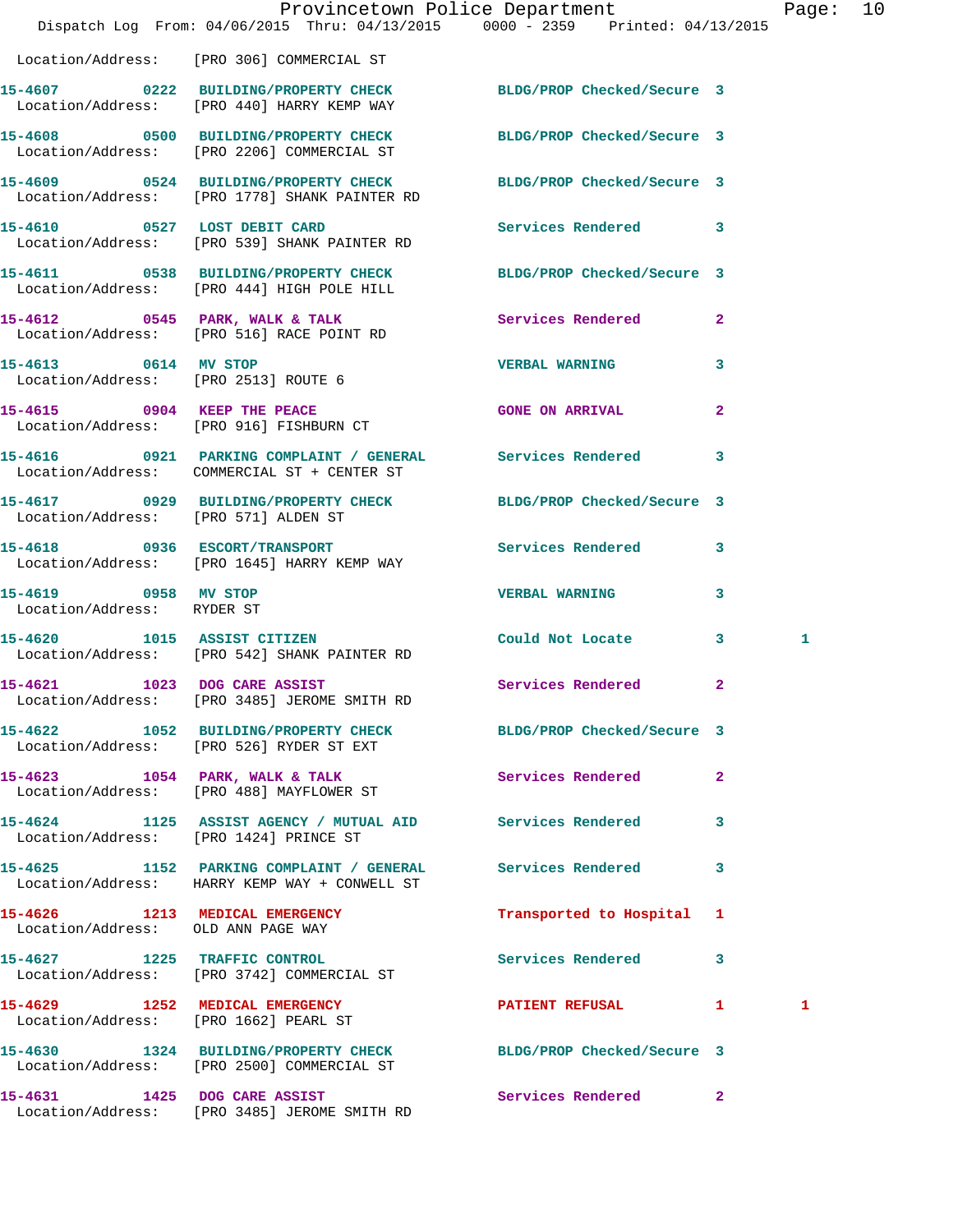## Provincetown Police Department Page: 11

|                                                    | Dispatch Log From: 04/06/2015 Thru: 04/13/2015 0000 - 2359 Printed: 04/13/2015                                  |                            |                |    |
|----------------------------------------------------|-----------------------------------------------------------------------------------------------------------------|----------------------------|----------------|----|
| Location/Address: [PRO 3222] ALDEN ST              | 15-4632 1510 MEDICAL EMERGENCY                                                                                  | Transported to Hospital 1  |                |    |
|                                                    | 15-4634 1540 BUILDING/PROPERTY CHECK Services Rendered 3<br>Location/Address: [PRO 75] CAPTAIN BERTIE RD        |                            |                |    |
|                                                    | 15-4635 1550 PARK, WALK & TALK<br>Location/Address: [PRO 175] COMMERCIAL ST                                     | No Action Required         | $\mathbf{2}$   |    |
|                                                    | 15-4636 1657 ASSIST CITIZEN<br>Location/Address: [PRO 3485] JEROME SMITH RD                                     | Services Rendered          | 3              |    |
|                                                    | 15-4637 1735 MV OBSERVANCE / ASSIGNMENT Services Rendered<br>Location/Address: HIGH POLE HL + BRADFORD ST       |                            | $\mathbf{3}$   |    |
| 15-4638 1834 DISTURBANCE                           | Location/Address: [PRO 3222] ALDEN ST                                                                           | <b>SPOKEN TO</b>           | 1              |    |
| 15-4640 2036 COMPLAINT                             | Location/Address: [PRO 208] COMMERCIAL ST                                                                       | No Action Required 3       |                |    |
| Location/Address: SNAIL RD + ROUTE 6               | 15-4641 2038 ASSIST CITIZEN                                                                                     | Services Rendered          | 3              |    |
|                                                    | 15-4642 2150 BUILDING/PROPERTY CHECK BLDG/PROP Checked/Secure 3<br>Location/Address: [PRO 519] RACE POINT RD    |                            |                |    |
|                                                    | 15-4643 2205 BUILDING/PROPERTY CHECK BLDG/PROP Checked/Secure 3<br>Location/Address: [PRO 530] SHANK PAINTER RD |                            |                |    |
|                                                    | $15-4646$ 2333 PARK, WALK & TALK<br>Location/Address: [PRO 105] COMMERCIAL ST                                   | Services Rendered 2        |                |    |
|                                                    | 15-4644 2335 BUILDING/PROPERTY CHECK BLDG/PROP Checked/Secure 3<br>Location/Address: [PRO 1645] HARRY KEMP WAY  |                            |                |    |
|                                                    | 15-4645 2338 BUILDING/PROPERTY CHECK<br>Location/Address: [PRO 1646] WINSLOW ST                                 | BLDG/PROP Checked/Secure 3 |                |    |
|                                                    | 15-4647 2338 BUILDING/PROPERTY CHECK<br>Location/Address: [PRO 175] COMMERCIAL ST                               | BLDG/PROP Checked/Secure 3 |                |    |
|                                                    | 15-4648 2343 MV OBSERVANCE / ASSIGNMENT Services Rendered 3<br>Location/Address: [PRO 1886] BRADFORD ST         |                            |                |    |
|                                                    | 15-4649 2356 MV OBSERVANCE / ASSIGNMENT Services Rendered<br>Location/Address: BRADFORD ST + HOWLAND ST         |                            | 3              |    |
| 15-4650 2357 MV STOP<br>Location/Address: SNAIL RD |                                                                                                                 | <b>VERBAL WARNING</b>      | 3              |    |
| For Date: $04/11/2015$ - Saturday                  |                                                                                                                 |                            |                |    |
| 15-4651 0002 LOBBY TRAFFIC                         | $\overline{a}$                                                                                                  | Services Rendered          | $\mathbf{2}^-$ | 19 |

| Location/Address:                                         | [PRO 542] SHANK PAINTER RD                                                 |                            |   |
|-----------------------------------------------------------|----------------------------------------------------------------------------|----------------------------|---|
| 15–4652<br>0004<br>Location/Address:                      | MV STOP<br>ROUTE 6                                                         | <b>VERBAL WARNING</b>      | 3 |
| 0023<br>15–4653<br>Location/Address: [PRO 554] TREMONT ST | <b>BUILDING/PROPERTY CHECK</b>                                             | BLDG/PROP Checked/Secure 3 |   |
| 0027<br>15-4654                                           | MV STOP<br>Location/Address: [PRO 519] RACE POINT RD                       | <b>VERBAL WARNING</b>      | 3 |
| 15-4655<br>0034                                           | MV OBSERVANCE / ASSIGNMENT<br>Location/Address: [PRO 530] SHANK PAINTER RD | Services Rendered          | 3 |
| 15-4658<br>0040<br>Location/Address:                      | <b>BUILDING/PROPERTY CHECK</b><br>FRO 5261 RYDER ST EXT                    | BLDG/PROP Checked/Secure 3 |   |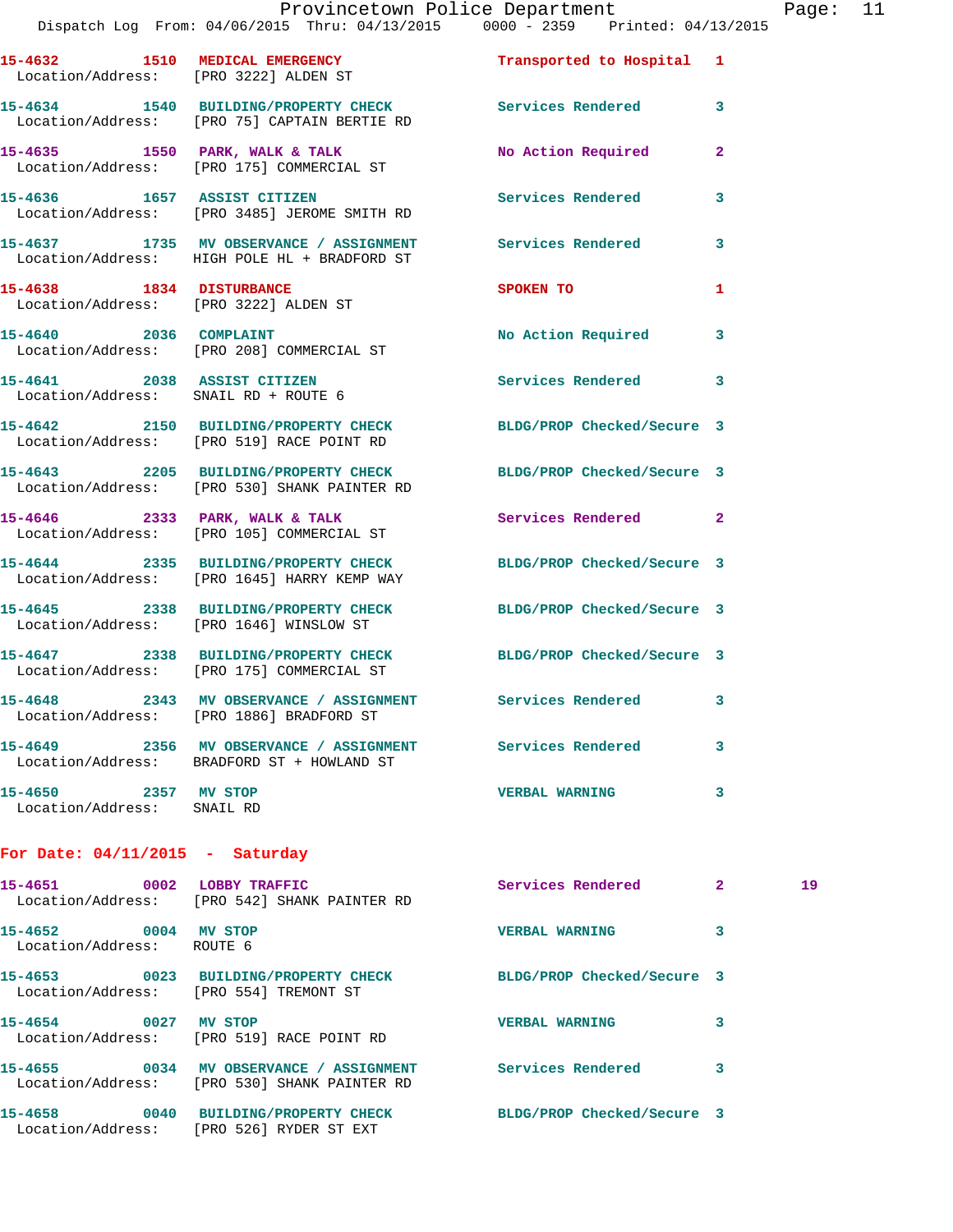**15-4656 0043 BUILDING/PROPERTY CHECK BLDG/PROP Checked/Secure 3**  Location/Address: [PRO 3259] MACMILLAN WHARF **15-4657 0043 BUILDING/PROPERTY CHECK BLDG/PROP Checked/Secure 3**  Location/Address: [PRO 338] SHANK PAINTER RD **15-4659 0112 MV STOP VERBAL WARNING 3**  Location/Address: [PRO 208] COMMERCIAL ST **15-4660 0118 ALARM - GENERAL Services Rendered 1**  Location/Address: [PRO 3331] COMMERCIAL ST **15-4661 0127 MV OBSERVANCE / ASSIGNMENT Services Rendered 3**  Location/Address: BRADFORD ST + RYDER ST **15-4662 0129 BUILDING/PROPERTY CHECK BLDG/PROP Checked/Secure 3**  Location/Address: [PRO 43] BRADFORD ST **15-4663 0149 BUILDING/PROPERTY CHECK BLDG/PROP Checked/Secure 3**  Location/Address: [PRO 2483] COMMERCIAL ST **15-4664 0150 MV STOP VERBAL WARNING 3**  Location/Address: [PRO 1886] BRADFORD ST **15-4665 0151 BUILDING/PROPERTY CHECK BLDG/PROP Checked/Secure 3**  Location/Address: [PRO 516] RACE POINT RD **15-4666 0236 BUILDING/PROPERTY CHECK BLDG/PROP Checked/Secure 3**  Location/Address: [PRO 1989] COMMERCIAL ST **15-4667 0244 MV STOP VERBAL WARNING 3**  Location/Address: [PRO 3231] BRADFORD ST **15-4668 0457 BUILDING/PROPERTY CHECK BLDG/PROP Checked/Secure 3**  Location/Address: [PRO 569] WINSLOW ST **15-4669 0504 BUILDING/PROPERTY CHECK BLDG/PROP Checked/Secure 3**  [PRO 182] COMMERCIAL ST **15-4670 0506 BUILDING/PROPERTY CHECK BLDG/PROP Checked/Secure 3**  Location/Address: [PRO 2539] RYDER ST **15-4671 0526 BUILDING/PROPERTY CHECK BLDG/PROP Checked/Secure 3**  Location/Address: [PRO 545] SHANK PAINTER RD **15-4673 0737 BUILDING/PROPERTY CHECK BLDG/PROP Checked/Secure 3**  Location/Address: [PRO 3287] ROUTE 6 **15-4675 0739 BUILDING/PROPERTY CHECK Services Rendered 3**  Location/Address: [PRO 2483] COMMERCIAL ST **15-4674 0740 ANIMAL CALL Services Rendered 2**  Location/Address: [PRO 3215] OLD ANN PAGE WAY **15-4676 0752 MV OBSERVANCE / ASSIGNMENT Services Rendered 3**  Location/Address: [PRO 106] COMMERCIAL ST **15-4678 0801 BUILDING/PROPERTY CHECK No Action Required 3**  Location/Address: [PRO 3430] COMMERCIAL ST **15-4677 0824 ASSIST CITIZEN Services Rendered 3**  Location/Address: [PRO 2479] ROUTE 6 **15-4679 0854 ANIMAL CALL Services Rendered 2**  Location/Address: [PRO 3485] JEROME SMITH RD **15-4680 0920 MV OBSERVANCE / ASSIGNMENT Services Rendered 3**  Location/Address: HIGH POLE HL + BRADFORD ST **15-4681 0941 MEDICAL EMERGENCY Services Rendered 1**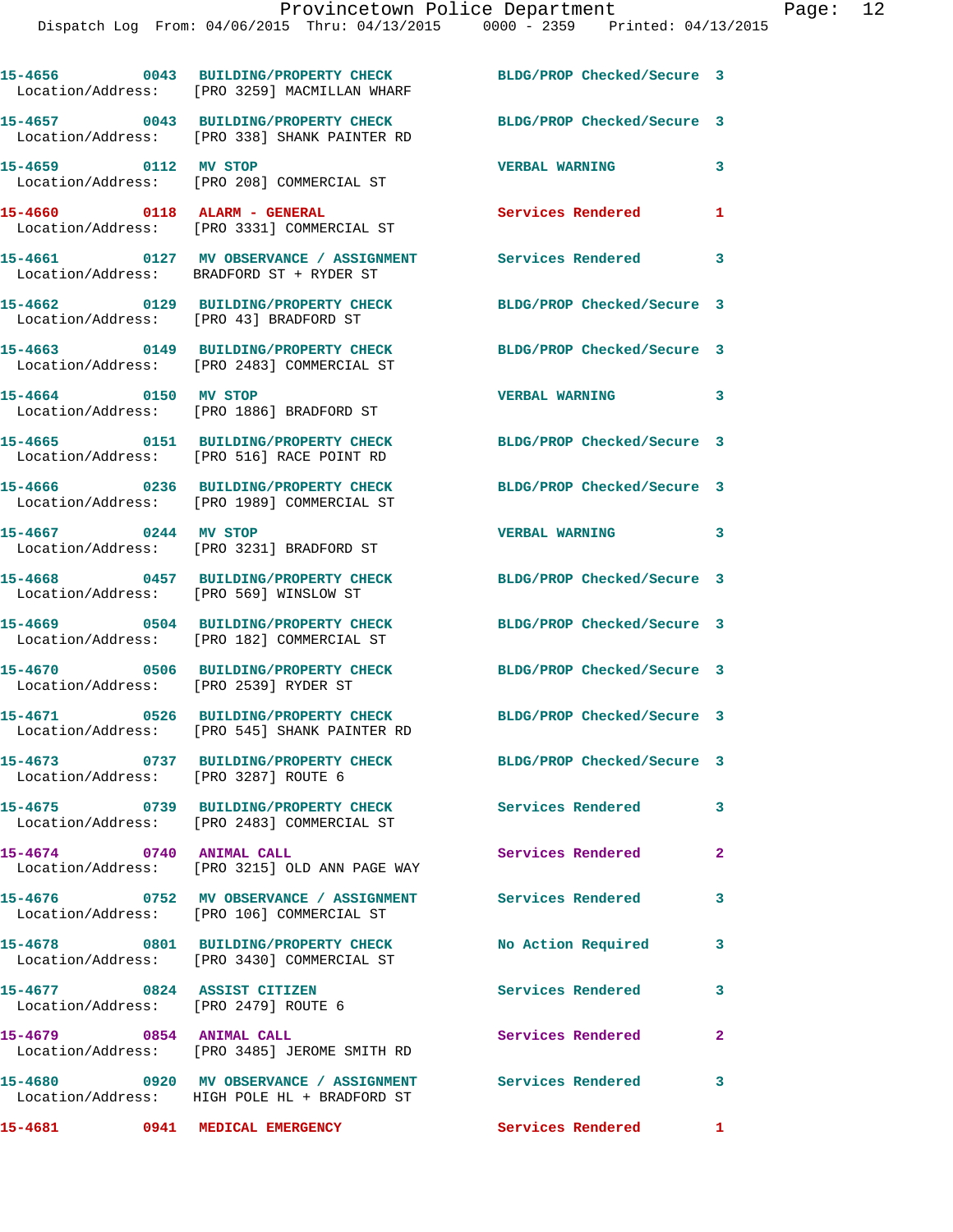|                                      | Dispatch Log From: 04/06/2015 Thru: 04/13/2015 0000 - 2359 Printed: 04/13/2015                                | Provincetown Police Department |              | Page: 13     |  |
|--------------------------------------|---------------------------------------------------------------------------------------------------------------|--------------------------------|--------------|--------------|--|
|                                      | Location/Address: [PRO 1061] PILGRIM HEIGHTS RD                                                               |                                |              |              |  |
| Location/Address: COMMERCIAL ST      | 15-4682 0946 KEYS ARMY LANYARD/RETURNED Services Rendered 3                                                   |                                |              |              |  |
|                                      | 15-4683 0955 BUILDING/PROPERTY CHECK BLDG/PROP Checked/Secure 3<br>Location/Address: [PRO 2483] COMMERCIAL ST |                                |              |              |  |
| 15-4684 0958 MV STOP                 | Location/Address: COMMERCIAL ST + WINTHROP ST                                                                 | Citation/Warning Issued 3      |              |              |  |
|                                      | 15-4685 1004 PARKING COMPLAINT / GENERAL Services Rendered<br>Location/Address: TREMONT ST + COMMERCIAL ST    |                                | $\mathbf{3}$ |              |  |
| Location/Address: [PRO 2521] ROUTE 6 | 15-4687 1007 MV OBSERVANCE / ASSIGNMENT Services Rendered 3                                                   |                                |              |              |  |
|                                      | 15-4686 1010 BUILDING/PROPERTY CHECK BLDG/PROP Checked/Secure 3<br>Location/Address: [PRO 571] ALDEN ST       |                                |              |              |  |
|                                      | 15-4688 1026 BUILDING/PROPERTY CHECK BLDG/PROP Checked/Secure 3<br>Location/Address: [PRO 3317] CEMETERY RD   |                                |              |              |  |
|                                      | 15-4689 1027 BUILDING/PROPERTY CHECK<br>Location/Address: [PRO 3318] CEMETERY RD                              | BLDG/PROP Checked/Secure 3     |              |              |  |
|                                      | 15-4690 1033 ANIMAL CALL/FOX<br>Location/Address: [PRO 408] CONWELL ST                                        | Services Rendered              | $\mathbf{2}$ |              |  |
| Location/Address: [PRO 2521] ROUTE 6 | 15-4691 1038 ASSIST AGENCY / MUTUAL AID Services Rendered 3                                                   |                                |              |              |  |
|                                      | 15-4692 1052 PARKING COMPLAINT / GENERAL Services Rendered<br>Location/Address: HARRY KEMP WAY + CONWELL ST   |                                | 3            |              |  |
|                                      | 15-4693 1119 TRAFFIC CONTROL<br>Location/Address: [PRO 1858] BRADFORD ST                                      | Services Rendered              | 3            |              |  |
|                                      | 15-4695 1153 BURN PERMIT                                                                                      | Services Rendered              | 3            |              |  |
|                                      | 15-4696 1207 FOX BURROWING<br>Location/Address: [PRO 439] GOSNOLD ST                                          | Services Rendered              | 2            |              |  |
|                                      | 15-4697 1226 BUILDING/PROPERTY CHECK Services Rendered<br>Location/Address: [PRO 3430] COMMERCIAL ST          |                                | 3            |              |  |
|                                      | 15-4699 1318 BUILDING/PROPERTY CHECK<br>Location/Address: [PRO 2481] TREMONT ST                               | Services Rendered              | 3            |              |  |
| Location/Address: HARRY KEMP WAY     | 15-4700 1330 MV OBSERVANCE / ASSIGNMENT Services Rendered                                                     |                                | 3            |              |  |
|                                      | 15-4701 1345 BUILDING/PROPERTY CHECK<br>Location/Address: [PRO 2540] RACE POINT RD                            | <b>Services Rendered</b>       | 3            |              |  |
| 15-4702 1524 MV DISABLED             | Location/Address: ROUTE 6 + SNAIL RD                                                                          | Services Rendered              | $\mathbf{2}$ |              |  |
| Location/Address: OLD ANN PAGE WAY   | 15-4703 1539 MEDICAL EMERGENCY                                                                                | PATIENT REFUSAL                | 1            |              |  |
|                                      | 15-4704 1553 BUILDING/PROPERTY CHECK BLDG/PROP Checked/Secure 3<br>Location/Address: [PRO 2206] COMMERCIAL ST |                                |              |              |  |
|                                      | 15-4705 1558 ALARM - FIRE<br>Location/Address: [PRO 3912] SHANK PAINTER RD                                    | Services Rendered 1            |              |              |  |
|                                      | 15-4706 1610 BUILDING/PROPERTY CHECK BLDG/PROP Checked/Secure 3<br>Location/Address: [PRO 3317] CEMETERY RD   |                                |              |              |  |
| 15-4707 1627 MV COMPLAINT            |                                                                                                               | Services Rendered 2            |              | $\mathbf{1}$ |  |
|                                      |                                                                                                               |                                |              |              |  |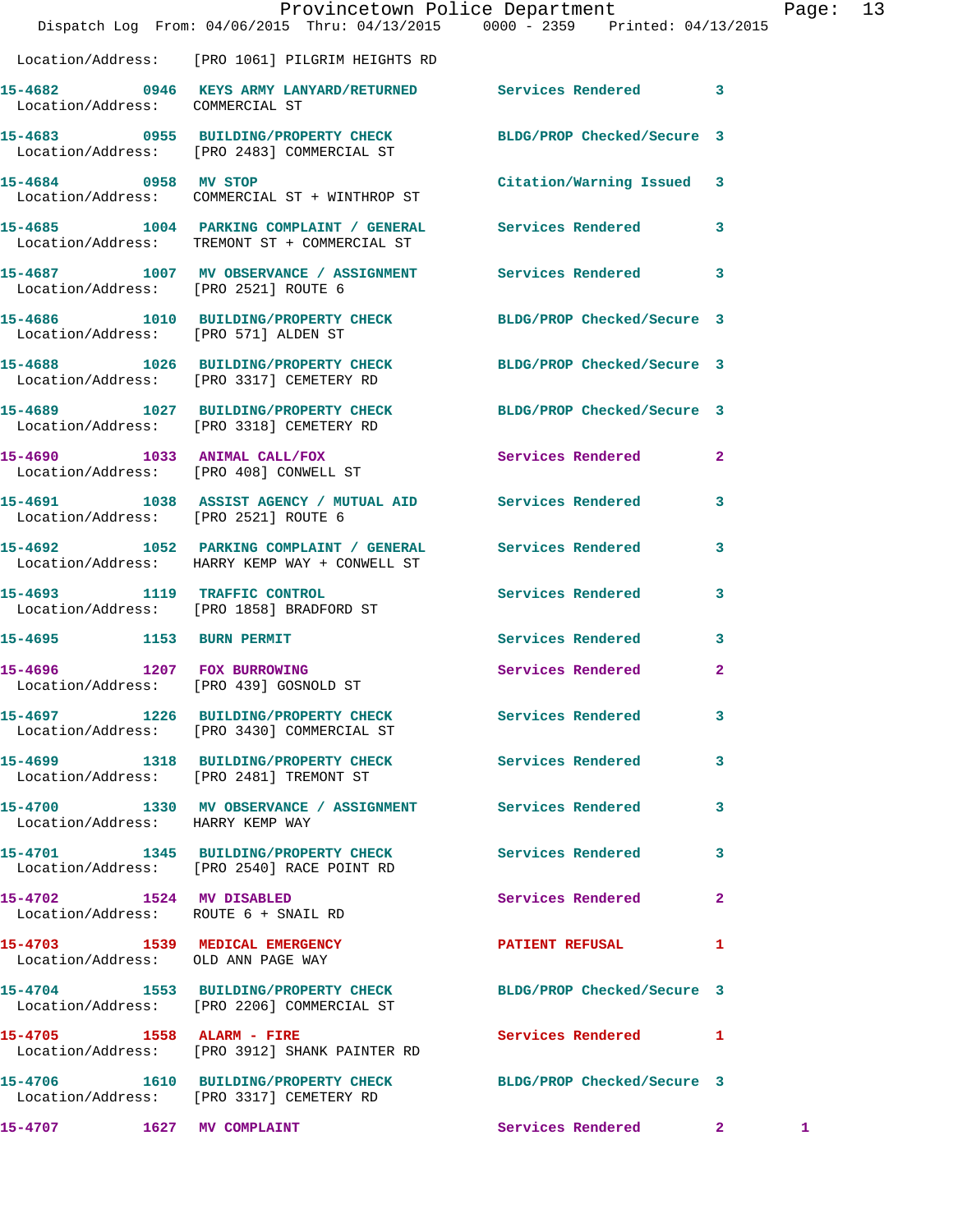|                                 | Provincetown Police Department<br>Dispatch Log From: 04/06/2015 Thru: 04/13/2015 0000 - 2359 Printed: 04/13/2015 |                       |                | Page |
|---------------------------------|------------------------------------------------------------------------------------------------------------------|-----------------------|----------------|------|
|                                 | Location/Address: [PRO 526] RYDER ST EXT                                                                         |                       |                |      |
|                                 | 15-4708 1719 WATER LEAK<br>Location/Address: [PRO 2079] BLUEBERRY AVE                                            | Services Rendered 3   |                |      |
|                                 | 15-4709 1741 PET CARE ASSIST<br>Location/Address: [PRO 3485] JEROME SMITH RD                                     | Services Rendered     | $\overline{2}$ |      |
|                                 | 15-4710 1837 MV COMPLAINT<br>Location/Address: [PRO 1992] COMMERCIAL ST                                          | Services Rendered     | $\mathbf{2}$   |      |
|                                 | 15-4711 1845 ASSIST CITIZEN<br>Location/Address: [PRO 542] SHANK PAINTER RD                                      | Services Rendered     | 3              |      |
| 15-4712 1852 STOLEN RING        | Location/Address: [PRO 395] COMMERCIAL ST                                                                        | Services Rendered 2   |                |      |
|                                 | 15-4713 1924 BUILDING/PROPERTY CHECK BLDG/PROP Checked/Secure 3<br>Location/Address: [PRO 1638] COMMERCIAL ST    |                       |                |      |
| 15-4714 1943 MV STOP            | Location/Address: [PRO 2277] BRADFORD ST                                                                         | <b>VERBAL WARNING</b> | 3              |      |
| 15-4715 2003 MV STOP            | Location/Address: ROUTE 6 + CONWELL ST                                                                           | <b>VERBAL WARNING</b> | 3              |      |
|                                 | 15-4716 2309 BUILDING/PROPERTY CHECK BLDG/PROP Checked/Secure 3<br>Location/Address: [PRO 1778] SHANK PAINTER RD |                       |                |      |
|                                 | 15-4717 2319 BUILDING/PROPERTY CHECK Services Rendered 3<br>Location/Address: [PRO 2483] COMMERCIAL ST           |                       |                |      |
|                                 | 15-4718 2325 BUILDING/PROPERTY CHECK BLDG/PROP Checked/Secure 3<br>Location/Address: [PRO 2206] COMMERCIAL ST    |                       |                |      |
| 15-4719 2326 MV STOP            | Location/Address: [PRO 57] BRADFORD ST                                                                           | <b>VERBAL WARNING</b> | 3              |      |
| 15-4720 2327 COMPLAINT          | Location/Address: [PRO 1362] CONANT ST                                                                           | SPOKEN TO             | 3              |      |
|                                 | 15-4721 2342 BUILDING/PROPERTY CHECK<br>Location/Address: [PRO 3430] COMMERCIAL ST                               | Services Rendered     |                |      |
| For Date: $04/12/2015$ - Sunday |                                                                                                                  |                       |                |      |
|                                 | 15-4723 0004 COMPLAINT-STOLEN PROPERTY<br>Location/Address: [PRO 399] COMMERCIAL ST                              | SPOKEN TO             | 3              |      |
| 15-4724 0007 MV STOP            | Location/Address: ROUTE 6 + CONWELL ST                                                                           | <b>VERBAL WARNING</b> | 3              |      |
| 15-4725 0016 LOBBY TRAFFIC      | Location/Address: [PRO 542] SHANK PAINTER RD                                                                     | Services Rendered     | $\mathbf{2}$   | 23   |
| 15-4726<br>0040 FOLLOW UP       |                                                                                                                  | No Action Required    | $\mathbf{2}$   |      |

Location/Address: [PRO 399] COMMERCIAL ST

**15-4729 0040 GENERAL INFO No Action Required 3** 

**15-4728 0059 MV STOP VERBAL WARNING 3**  Location/Address: [PRO 3004] BRADFORD ST

**15-4730 0111 MV STOP Arrest(s) Made 3**  Location/Address: ROUTE 6 Refer To P/C: 15-48-AR Refer To P/C: 15-49-AR

**15-4731 0617 BUILDING/PROPERTY CHECK BLDG/PROP Checked/Secure 3**  Location/Address: [PRO 447] JEROME SMITH RD

Page: 14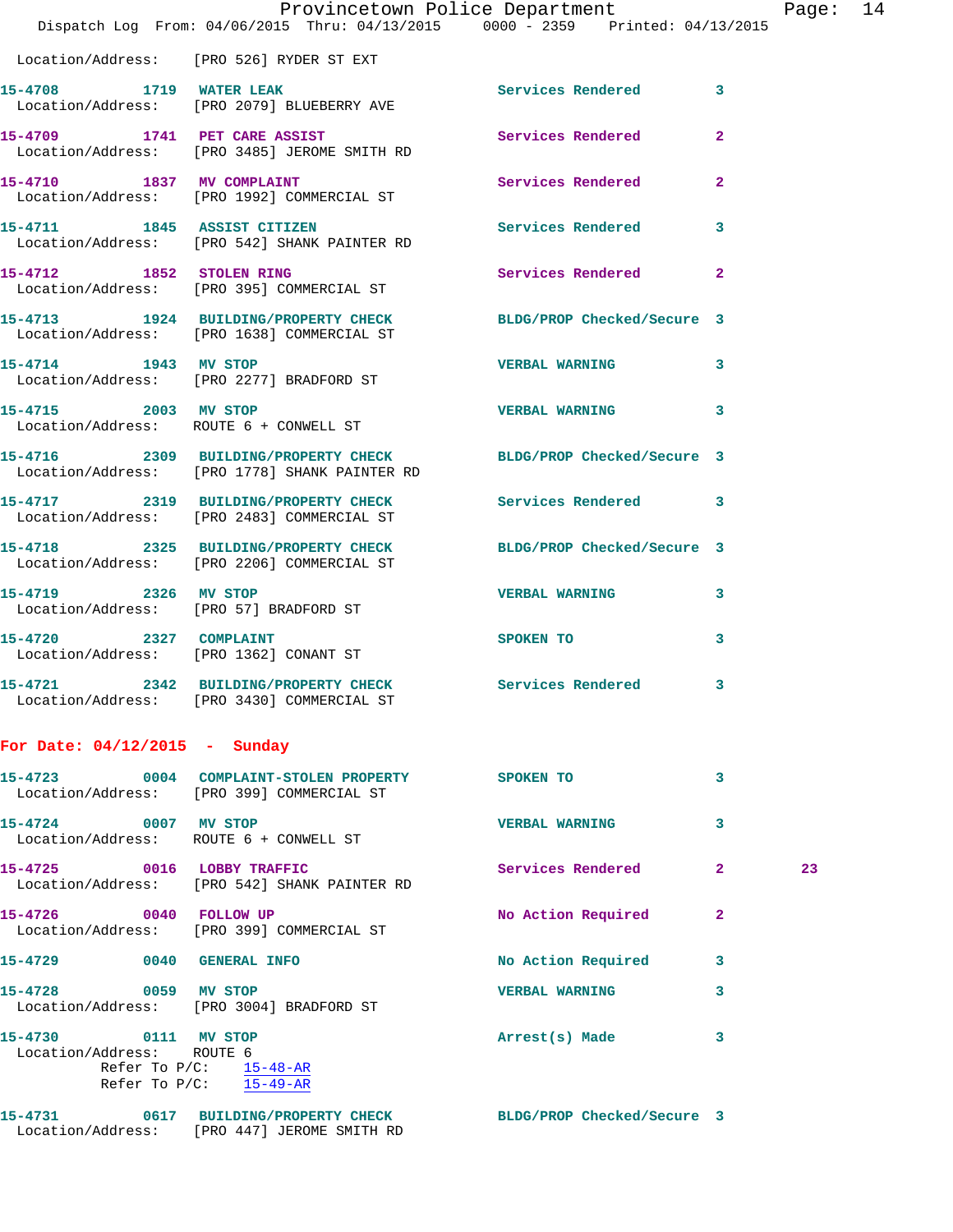|                                                                  | 15-4732 0653 LOBBY TRAFFIC<br>Location/Address: [PRO 542] SHANK PAINTER RD                                      | Services Rendered 3        |                            |
|------------------------------------------------------------------|-----------------------------------------------------------------------------------------------------------------|----------------------------|----------------------------|
|                                                                  | 15-4733 0747 BUILDING/PROPERTY CHECK Services Rendered<br>Location/Address: [PRO 2481] TREMONT ST               |                            | $\mathbf{3}$               |
| Location/Address: SHANK PAINTER RD                               | 15-4734 0831 MV OBSERVANCE / ASSIGNMENT Services Rendered                                                       |                            | 3                          |
| Location/Address: DUNCAN LN                                      | 15-4735 0843 ASSIST CITIZEN/INFO                                                                                | <b>Services Rendered</b>   | 3                          |
| 15-4736 0902 DRILL                                               | Location/Address: [PRO 1892] SHANK PAINTER RD                                                                   | Services Rendered          | 1                          |
| 15-4737 0908 SERVICE CALL<br>Location/Address: [EAS 1] STATE HWY |                                                                                                                 | <b>Services Rendered</b>   | $\overline{\mathbf{3}}$    |
| Location/Address: [PRO 2] ALDEN ST                               | 15-4738 0926 BUILDING/PROPERTY CHECK                                                                            | BLDG/PROP Checked/Secure 3 |                            |
| 15-4739 0952 MV STOP<br>Location/Address: SEASHORE PARK DR       |                                                                                                                 | <b>VERBAL WARNING</b>      | 3                          |
| 15-4740 1000 MV STOP<br>Location/Address: RACE POINT RD          |                                                                                                                 | VERBAL WARNING 3           |                            |
|                                                                  | 15-4741 1020 BUILDING/PROPERTY CHECK BLDG/PROP Checked/Secure 3<br>Location/Address: [PRO 530] SHANK PAINTER RD |                            |                            |
| 15-4742 1039 ANIMAL CALL                                         | Location/Address: [PRO 3485] JEROME SMITH RD                                                                    | Services Rendered          | $\mathbf{2}$               |
| Location/Address: STANDISH ST                                    | 15-4743 1111 MEDICAL EMERGENCY                                                                                  | Services Rendered          | 1                          |
| 15-4744 1204 LOST WALLET                                         | Location/Address: [PRO 542] SHANK PAINTER RD                                                                    | Services Rendered          | 3                          |
| Location/Address: [PRO 569] WINSLOW ST                           | 15-4747 1403 SERVICE CALL/SCHOOL                                                                                | <b>Services Rendered</b>   | 3                          |
|                                                                  | $15-4748$ 1414 PARK, WALK & TALK<br>Location/Address: [PRO 105] COMMERCIAL ST                                   | <b>Services Rendered</b>   | $\overline{\phantom{0}}$ 2 |
|                                                                  | 15-4749 1417 BUILDING/PROPERTY CHECK<br>Location/Address: [PRO 175] COMMERCIAL ST                               | BLDG/PROP Checked/Secure 3 |                            |
|                                                                  | 15-4750 1420 BUILDING/PROPERTY CHECK<br>Location/Address: [PRO 519] RACE POINT RD                               | BLDG/PROP Checked/Secure 3 |                            |
| 15-4751 1427 LOST KEYS                                           | Location/Address: [PRO 2483] COMMERCIAL ST                                                                      | <b>Services Rendered</b>   | 3                          |
|                                                                  | 15-4752 1448 PARKING COMPLAINT / GENERAL Services Rendered 3<br>Location/Address: COTTAGE ST + COMMERCIAL ST    |                            |                            |
|                                                                  | 15-4753 1539 PARK, WALK & TALK<br>Location/Address: [PRO 105] COMMERCIAL ST                                     | <b>Services Rendered</b>   | $\mathbf{2}$               |
| 15-4754 1624 PET CARE ASSIST                                     | Location/Address: [PRO 3485] JEROME SMITH RD                                                                    | Services Rendered          | $\overline{2}$             |
|                                                                  | 15-4755 1654 MEDICAL EMERGENCY<br>Location/Address: [PRO 1892] SHANK PAINTER RD                                 | Services Rendered          | 1                          |
| 15-4756 1702 RENTAL SCAM                                         | Location/Address: [PRO 2901] COMMERCIAL ST                                                                      | Services Rendered          | $\mathbf{2}$               |
| 15-4757<br>1710 MV STOP                                          |                                                                                                                 | <b>VERBAL WARNING</b>      | $\mathbf{3}$               |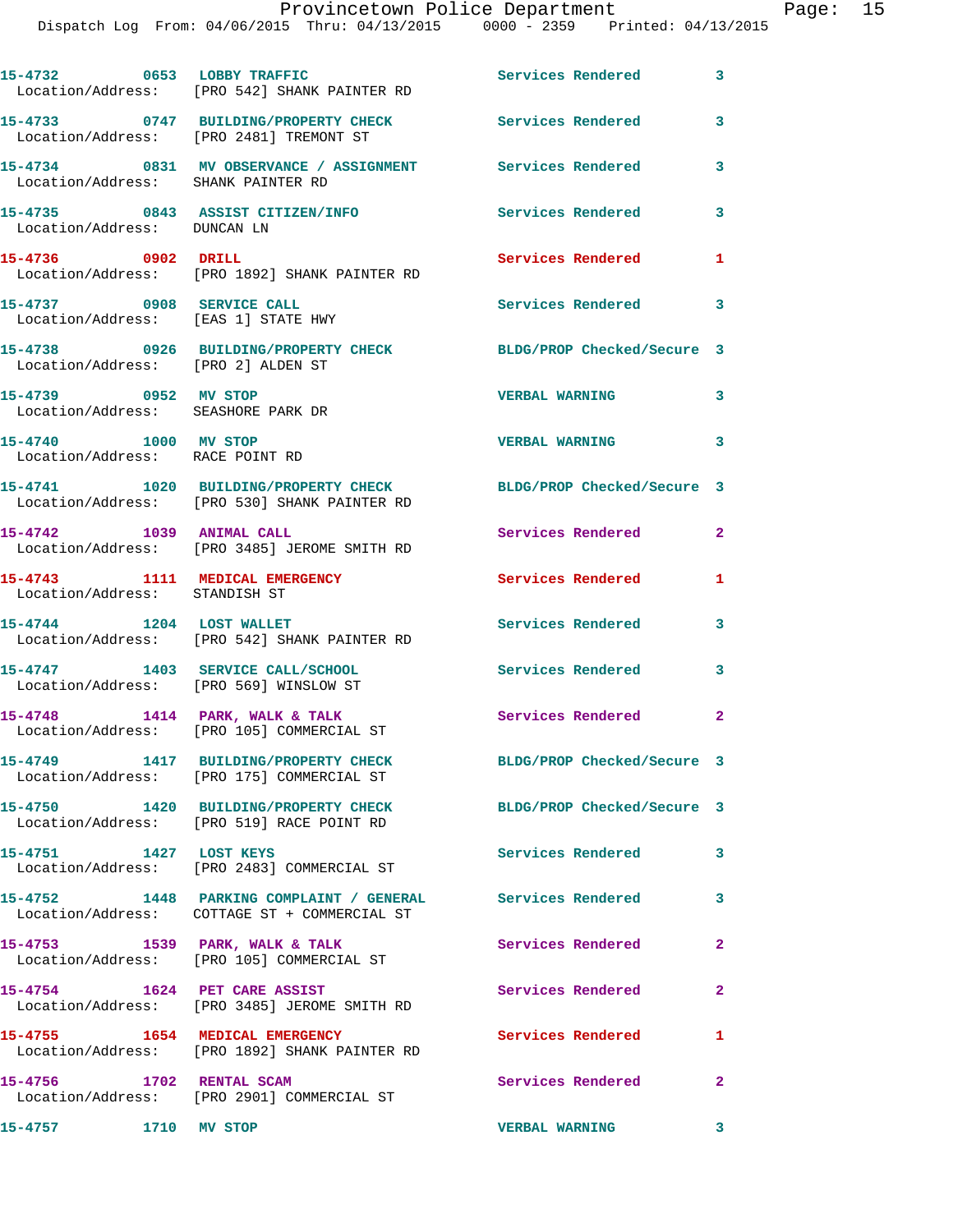|                                                                |                                                                                                                  | Provincetown Police Department Page: 16 |              |  |
|----------------------------------------------------------------|------------------------------------------------------------------------------------------------------------------|-----------------------------------------|--------------|--|
|                                                                | Dispatch Log From: 04/06/2015 Thru: 04/13/2015 0000 - 2359 Printed: 04/13/2015                                   |                                         |              |  |
|                                                                | Location/Address: [PRO 3485] JEROME SMITH RD                                                                     |                                         |              |  |
|                                                                | 15-4758 1717 BUILDING/PROPERTY CHECK BLDG/PROP Checked/Secure 3<br>Location/Address: [PRO 3405] COMMERCIAL ST    |                                         |              |  |
|                                                                | 15-4759 1739 BUILDING/PROPERTY CHECK<br>Location/Address: [PRO 2500] COMMERCIAL ST                               | BLDG/PROP Checked/Secure 3              |              |  |
|                                                                | 15-4760 1744 BUILDING/PROPERTY CHECK BLDG/PROP Checked/Secure 3<br>Location/Address: [PRO 519] RACE POINT RD     |                                         |              |  |
| Location/Address: BRADFORD ST                                  | 15-4761 1752 MV OBSERVANCE / ASSIGNMENT Services Rendered 3                                                      |                                         |              |  |
|                                                                | 15-4762 1809 BUILDING/PROPERTY CHECK BLDG/PROP Checked/Secure 3<br>Location/Address: [PRO 105] COMMERCIAL ST     |                                         |              |  |
| 15-4763 1923 GIMPY FOX<br>Location/Address: PRISCILLA ALDEN RD |                                                                                                                  | Services Rendered 2                     |              |  |
|                                                                | 15-4764 2035 BUILDING/PROPERTY CHECK BLDG/PROP Checked/Secure 3<br>Location/Address: [PRO 2206] COMMERCIAL ST    |                                         |              |  |
|                                                                | 15-4766 2102 BUILDING/PROPERTY CHECK BLDG/PROP Checked/Secure 3<br>Location/Address: [PRO 530] SHANK PAINTER RD  |                                         |              |  |
|                                                                | 15-4767 2108 BUILDING/PROPERTY CHECK BLDG/PROP Checked/Secure 3<br>Location/Address: [PRO 800] COMMERCIAL ST     |                                         |              |  |
| 15-4768 2152 MV STOP<br>Location/Address: ROUTE 6 + SNAIL RD   |                                                                                                                  | <b>VERBAL WARNING</b>                   | 3            |  |
| 15-4769 2208 MV STOP<br>Location/Address: SNAIL RD             |                                                                                                                  | <b>VERBAL WARNING</b>                   | 3            |  |
|                                                                | 15-4770 2256 MEDICAL EMERGENCY PATIENT REFUSAL 1<br>Location/Address: [PRO 1662] PEARL ST                        |                                         |              |  |
|                                                                | 15-4771 2331 BUILDING/PROPERTY CHECK BLDG/PROP Checked/Secure 3<br>Location/Address: [PRO 1778] SHANK PAINTER RD |                                         |              |  |
| For Date: $04/13/2015$ - Monday                                |                                                                                                                  |                                         |              |  |
| 15-4772 0002 FOLLOW UP                                         | Location/Address: [PRO 3443] COMMERCIAL ST<br>Refer To $P/C$ : 15-48-AR                                          | No Action Required                      | 2            |  |
|                                                                | 15-4773 0002 MV OBSERVANCE / ASSIGNMENT<br>Location/Address: BRADFORD ST + STANDISH ST                           | <b>No Action Required</b>               | 3            |  |
| 15-4774 0013 MV STOP                                           | Location/Address: CONWELL ST + OLD ANN PAGE WAY<br>Refer To Summons: 15-50-AR                                    | Citation/Warning Issued 3               |              |  |
| 15-4775 0022 LOBBY TRAFFIC                                     |                                                                                                                  | Services Rendered                       | $\mathbf{2}$ |  |

 Location/Address: [PRO 542] SHANK PAINTER RD **15-4776 0057 BUILDING/PROPERTY CHECK BLDG/PROP Checked/Secure 3**  Location/Address: [PRO 516] RACE POINT RD **15-4777 0103 BUILDING/PROPERTY CHECK BLDG/PROP Checked/Secure 3**  Location/Address: [PRO 1778] SHANK PAINTER RD **15-4778 0107 BUILDING/PROPERTY CHECK Services Rendered 3**  Location/Address: [PRO 3430] COMMERCIAL ST **15-4779 0116 BUILDING/PROPERTY CHECK Services Rendered 3**  Location/Address: [PRO 2483] COMMERCIAL ST **15-4780 0120 BUILDING/PROPERTY CHECK BLDG/PROP Checked/Secure 3**